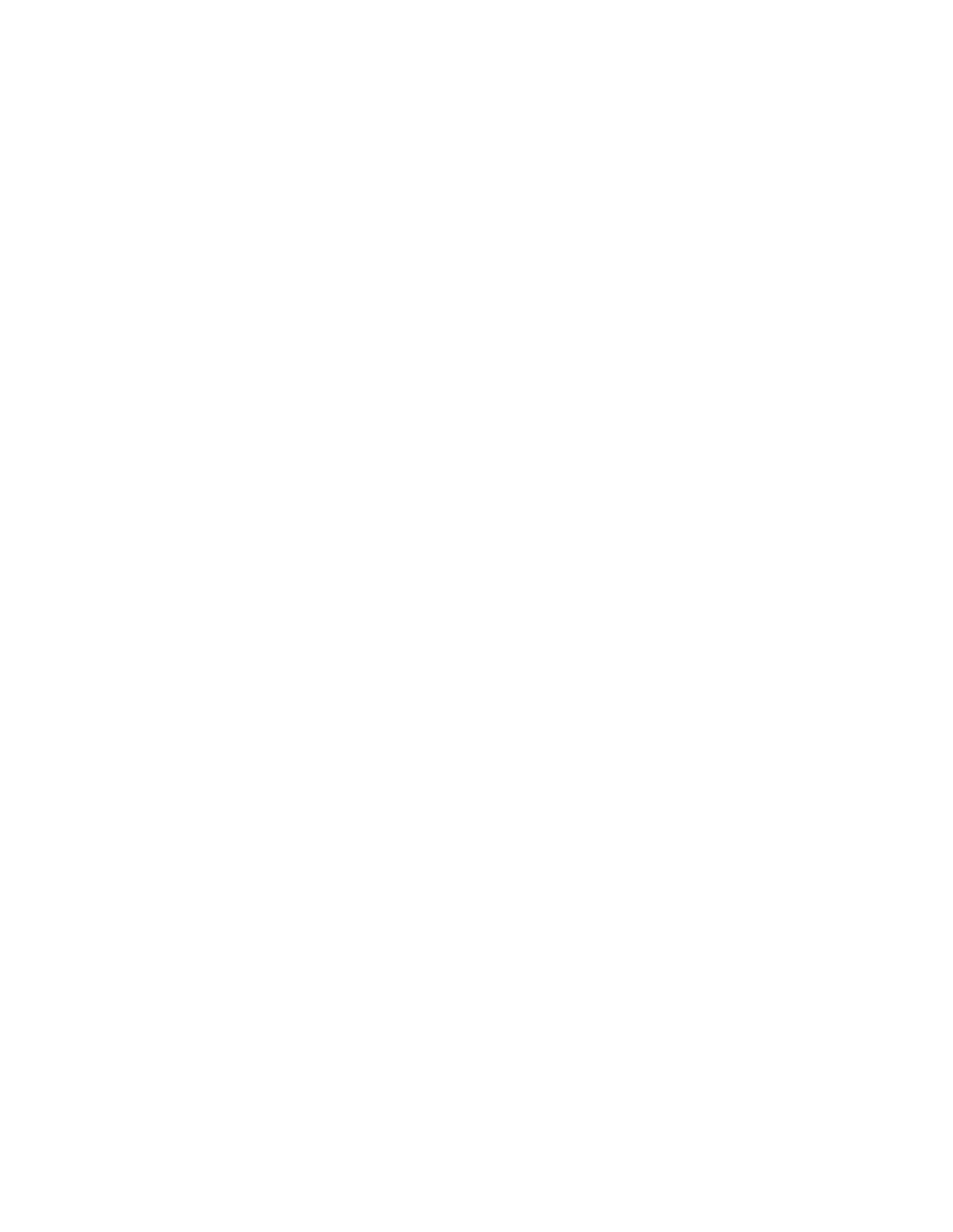## **SECTION 15351 SEWAGE PUMP STATION, VAULT TYPE**

## <span id="page-2-0"></span>**PART 1 - GENERAL**

#### <span id="page-2-1"></span>1.01 DESCRIPTION

The Contractor shall furnish all the labor and materials necessary to construct the pumping station in accordance with these specifications and as shown on standard drawings and construction drawings.

## <span id="page-2-2"></span>1.02 VAULT AND WET WELL

The Contractor shall furnish and construct the dry vault and wet well as shown on the drawings. The concrete used in the cover, base, walls, and top slabs shall comply with the requirements of Section 03300. The walls of the vault and manhole may be constructed of cast-in-place concrete or of precast concrete reinforced as shown on the drawings.

Precast concrete shall be manufactured by any process that will produce a dense, homogeneous concrete of first quality. The walls of the vault, manhole rings and roof slab shall have a minimum wall and slab thickness as shown on the drawings.

A galvanized steel ladder, Alhambra Foundry Type A-3400 or approved equal, shall be provided for the vault and galvanized steel steps ¾-inch in diameter. Alhambra Foundry Type A-3320 or approved equal, shall be provided in the wet well; each modified as necessary to meet current requirements of the State of California Division of Industrial Safety. The ladder shall be fastened to the wall by stainless steel bolts and anchors.

#### <span id="page-2-3"></span>1.03 SUBMITTALS

The Contractor shall furnish to the Engineer required shop drawings of all equipment for review and acceptance before fabrication of such equipment. Drawings submitted for review shall include front views, sections, floor plans, anchoring details, and locations for conduit. Separate drawings shall be submitted for schematic and connection diagrams. Connection diagrams shall be completed for all electrical equipment furnished. Schematic diagrams shall have designated numbers corresponding with connection diagram terminal numbers. Should an error be found in a shop drawing during installation of equipment, the correction, including any field changes found necessary, shall be noted on the drawing and submitted for review again. All shop drawings shall be checked by the manufacturer's engineering department and shall be approved by the Contractor before submittal for review by the Engineer.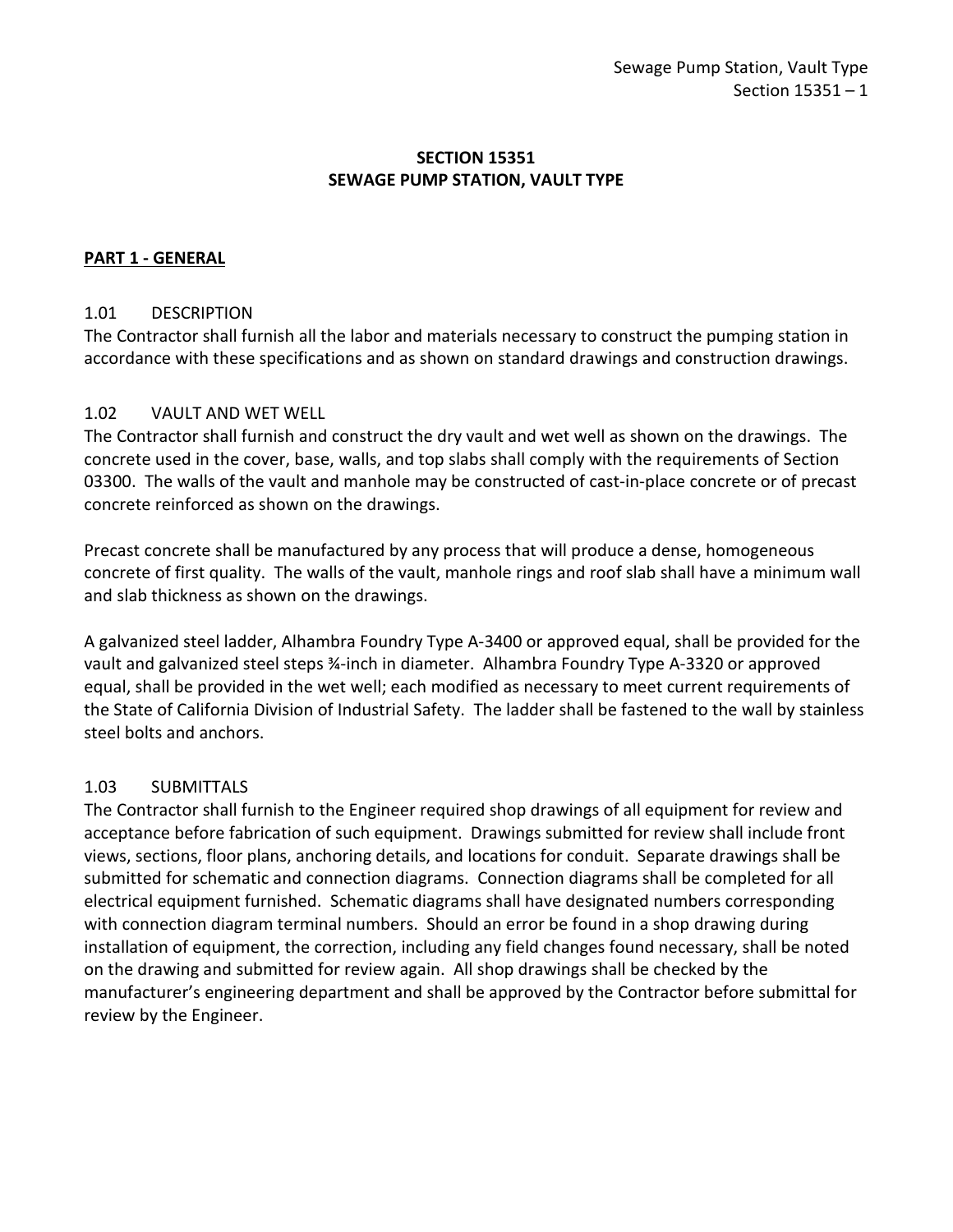# <span id="page-3-0"></span>**PART 2 - PRODUCTS**

## <span id="page-3-1"></span>2.01 MOTOR - PUMP UNITS

Pump and motor shall be sized as indicated on the Bidding Sheet. In no case shall the nominal flow of the pumps be less than the amount necessary to create a two foot per second flow velocity in the force main.

## <span id="page-3-2"></span>2.02 BUBBLE CONTROL SYSTEM

To control the operation of the pumps with variatorions of sewage level in the wet well, a bubble control system shall be provided complete with two air compressors; a "Tork Timer' time clock #8601, or approved equal, for switching to alternate compressors; A 0 to 100-inch pressure gage permitting manual adjustment of pump on-off levels at the control panel; "Allen Bradley" No. 836-C2A, or approved equal, pressure sensing switches for each pump; bubbler line from control center to wet well; and all appurtenances for proper operation of this system. Each compressor shall have a capacity of 3 cubic feet per hour at 6 pounds per square inch gage, and shall be Esso-Trol or approved equal. The unit shall be located in the motor control center as it is shown on Std. Dwg. SB-74.

## <span id="page-3-3"></span>2.03 AIR COMPRESSOR

If called for by the construction drawings, the Contractor shall furnish and install an air compressor with motor and a horizontal receiver. This unit shall be installed in a louvered sheet metal box with doors per B-484, on the concrete slab above grade, as shown on the drawings. The compressor shall be two-stage, air cooled type and unless otherwise specified, shall be driven by a 5 Hp electric motor designed for 1760 rpm, 480 volt, 60 cycle, three-phase operation. A magnetic motor starting switch shall be provided in the motor control center. The horizontal air receiver shall be ASME stamped and approved and shall have a capacity of 80 gallons or as called for in the construction drawings. The compressor shall have a piston displacement not less than 19.8 cubic feet per minute and a minimum operating pressure of 100 psi, unless specified otherwise by the engineer. The complete 5 Hp unit shall be Model 5D3, as manufactured by Ingersoll-Rand, or approved equal. Other sizes shall be submitted for approval by the engineer.

The compressor shall be connected to the force main by ½-inch galvanized steel piping above-ground and a ½-inch Schedule 80 PVC pipe below-ground. An air pressure regulator shall be furnished and installed as shown on the drawings. This regulator shall be Mueller Series H-9303 or approved equal. The outlet pressure range shall be 0 to 100 psi, unless specified otherwise by the engineer. Gate, ball, and check valves suitable for operating air pressures of up to 200 psi shall be provided and installed as shown on the drawings.

# <span id="page-3-4"></span>2.04 GATE VALVES

Shall conform to the requirements of Section 15345 "Gate Valves for Sewerage", or they may be the Mueller A-2370 Resilient Seat Gate Valve, or an approved equal.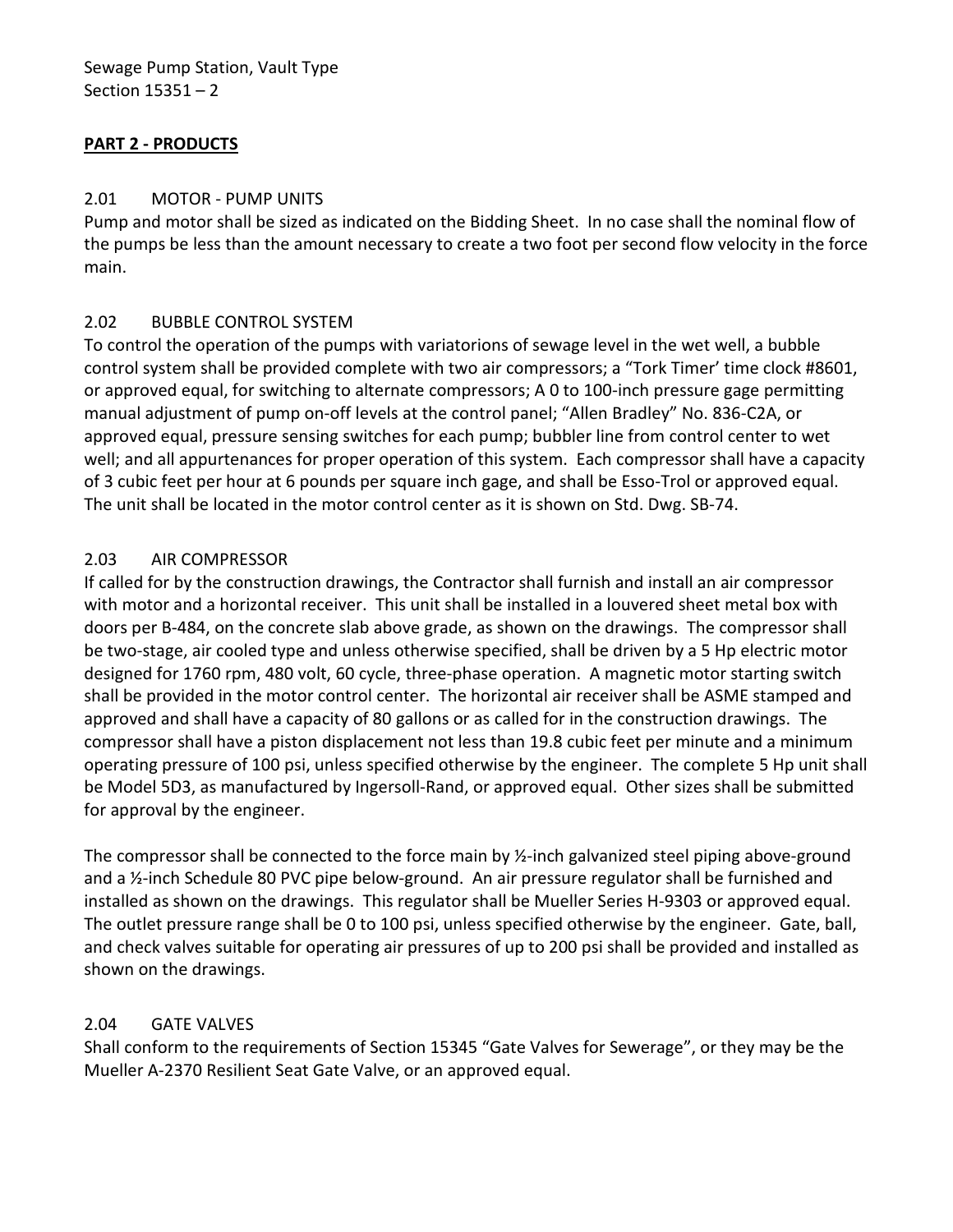## <span id="page-4-0"></span>2.05 CHECK VALVES

Shall be designed for a water working pressure of not less than 150 psi and shall be single disc. swing type, externally spring loaded, "APCO" L.S. 6000, or approved equal.

At full open position, the area of the waterway shall not be less than the area of the proposed connecting pipe area. Flanged ends shall be faced and drilled, and back of flanges shall be spot-faced, in conformance with the "American 125-lb. Cast Iron Flange Standard".

Body seat rings shall be of bronze and of the removable type screwed into place. The disc shall seat tightly without slamming under specified working pressure. The disc shall have a bronze seat ring securely fastened to the disc. Hinge-pins shall be stainless steel and bushings shall be either of bronze or of stainless steel. Hinges shall be solid bronze or stainless steel.

Check valves shall be subject to hydrostatic test of not less than 300 psi.

## <span id="page-4-1"></span>2.06 MOTOR CONTROL CENTER

Motor Control Center shall be completely fabricated, wired and tested at factory, and shall be as manufactured by Square "D" Model 5, Cutler-Hammer's Centerline, or approved equal. Motor Control Center shall have NEMA 3R enclosure and NEMO Type B wiring. Sizes of circuit breakers shall be as shown on Main-One-Line diagram, with interrupting capacities of 14,000 symmetrical amperes. Nameplates shall be laminated black plastic with engraved ¼" high white letters, and shall be fastened in place with screws. Manual transfer switch shall be of the size shown and shall be Westinghouse 3 pole Cat. No. MTSSM30100 EK. or approved equal.

#### <span id="page-4-2"></span>**PART 3 - EXECUTION**

#### <span id="page-4-3"></span>3.01 PIPING

The pump discharge piping shall be as shown on the drawings, and shall receive protective coatings as per Article 3.02.

#### <span id="page-4-4"></span>3.02 COATINGS

- A. Exterior Ferrous and Galvanized Metals and Exterior Pre-Enameled Surfaces
	- 1. The Contractor shall paint all exposed ferrous metal surfaces including pipe work, fittings, mechanical equipment, doors, door frames, etc., in the following manner: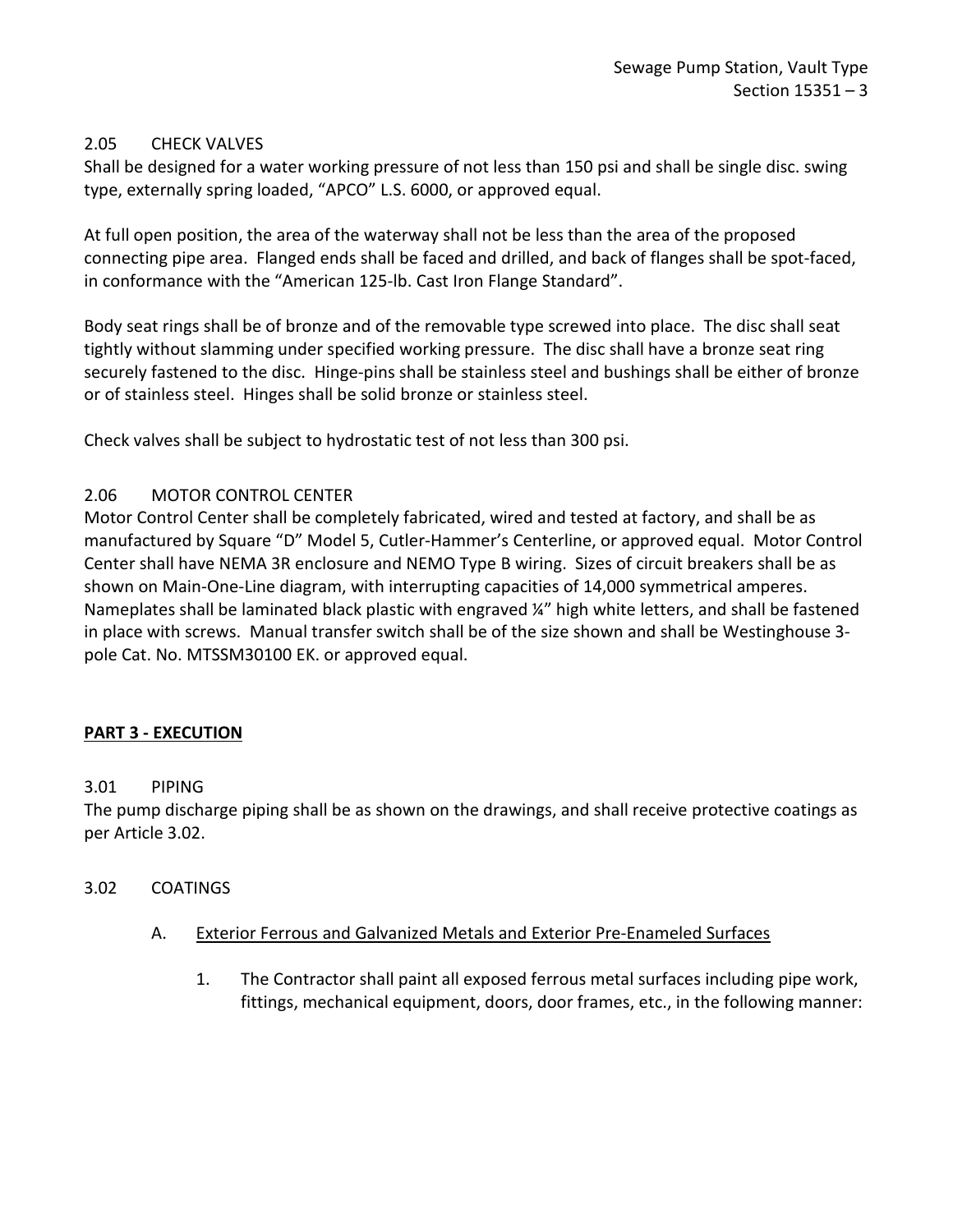Steel Structures Painting Council Specification SP-10 (Near-White Metal Blast Cleaning) shall be used as a surface preparation. Within 6 hours of prime coat of Koppers 622 Rust Penetrating Primer shall be applied to a thickness of 1.5 mils DFT (dry film thickness). Following the manufacturer's specified drying period, at least two coats of Koppers Glamortex 501 Enamel shall be applied to a DFT of 3.0 mils (1.5 mils each).

An approved alternate to the above system shall be a prime coat of Ameron 185 and at least two finish coats of Ameron 5401. Dry film thickness of the coats and total system shall be the same as for Koppers.

The finish color standard for this work shall be Koppers Desert Tan. Any deviations of color shall be submitted to the engineer as a color sample chip for approval.

- 2. Exposed galvanized metal surfaces shall be solvent cleaned (SSPC-SP1) and handtool cleaned (SSPC-SP2) prior to coating. A prime coat pre-treatment of Koppers 40 or Ameron 86 shall be applied prior to application of finish coats of Koppers Glamortex 501 or Ameron 5401. Finish color shall be Koppers Desert Tan, or approved equal.
- 3. Previously enameled exposed surfaces with unmatching colors such as electrical cabinets shall be repainted using the system specified for unfinished ferrous metals above except that surface preparation SSPC-SP6 shall be substituted by SSPC-SP7 (brush-off blast cleaning).

# B. Protective Coating of Buried Galvanized and Black Steel Pipe

- 1. Surface Preparation. Surfaces shall be cleaned in accordance with SSPC-SP-3 (Power Tool Cleaning).
- 2. Wrapping. Prior to wrapping the pipe with PVC tape, the pipe shall be primed using a primer recommended by the PVC tape manufacturer. After being primed, the pipe shall be wrapped with a 20-mil adhesive PVC tape, half-lapped, to a total thickness of 40 mils. Application shall be in accordance with the tape manufacturer's instruction.
- C. Protective Coating of Buried Miscellaneous Ferrous Surfaces, Valves and Flanged Joints (Excluding Ductile Iron Pipe)
	- 1. Surface Preparation. Surfaces shall be cleaned in accordance with SSPC-SP-3 (Power Tool Cleaning) or SSPC-SP-2 (Hand Tool Cleaning).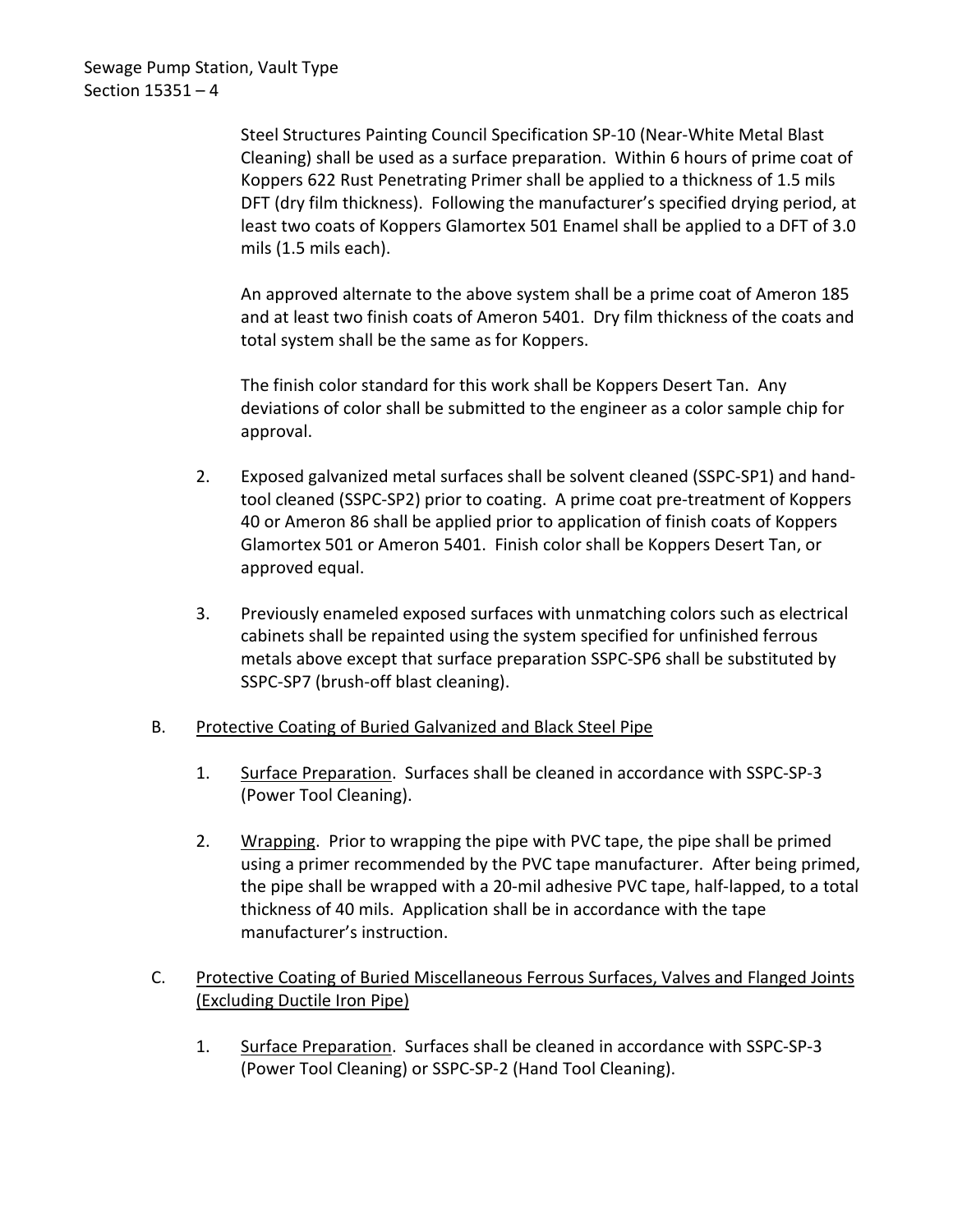2. Coating. Surfaces shall receive two 8-mil thick coats of Koppers Bitumastic Super Tank Solution, or approved equal.

# <span id="page-6-0"></span>3.03 DUCTILE IRON PIPE AND FITTINGS

Ductile iron pipe shall be used for buried pipe prior to the first length of PVC force main as shown on the construction drawings. Pipe shall meet EMWD Specification 15333. Ductile iron fittings shall be mechanically jointed according to AWWA Table 10.1 and Standard C111/A21.11. Each joint shall be restrained from pressure thrust failure by a Tyler "Swivel Gland" or approved equal.

# <span id="page-6-1"></span>3.04 MOTOR CONTROL EQUIPMENT

All equipment shall meet the requirements of the latest edition of the application standards of the following organizations:

- A. USA Standards Institute (USASI), New York, NY.
- B. Institute of Electrical and Electronic Engineers (IEEE), New York, NY.
- C. National Electrical Manufacturer's Association (NEMA), New York, NY.
- D. National Board of Fire Underwriters (National Electrical Code).

# <span id="page-6-2"></span>3.05 RADIO TELEMETRY EQUIPMENT

The Contractor shall furnish and mount the following or approved equal radio telemetry equipment in a convenient location within the pump control section of the motor control center:

- A. Kingfisher Series II with Radio-Motorola MT 2000
	- 1. Frequency 450 Mhz
- B. Add:
	- 1. 120 Volt Power Supply with battery backup
	- 2. CPU 768KB+256KFLASH
	- 3. Rack 12 slot
	- 4. Radio Modem RM
	- 5. Digital input card DI-1
	- 6. Digital output card DO-1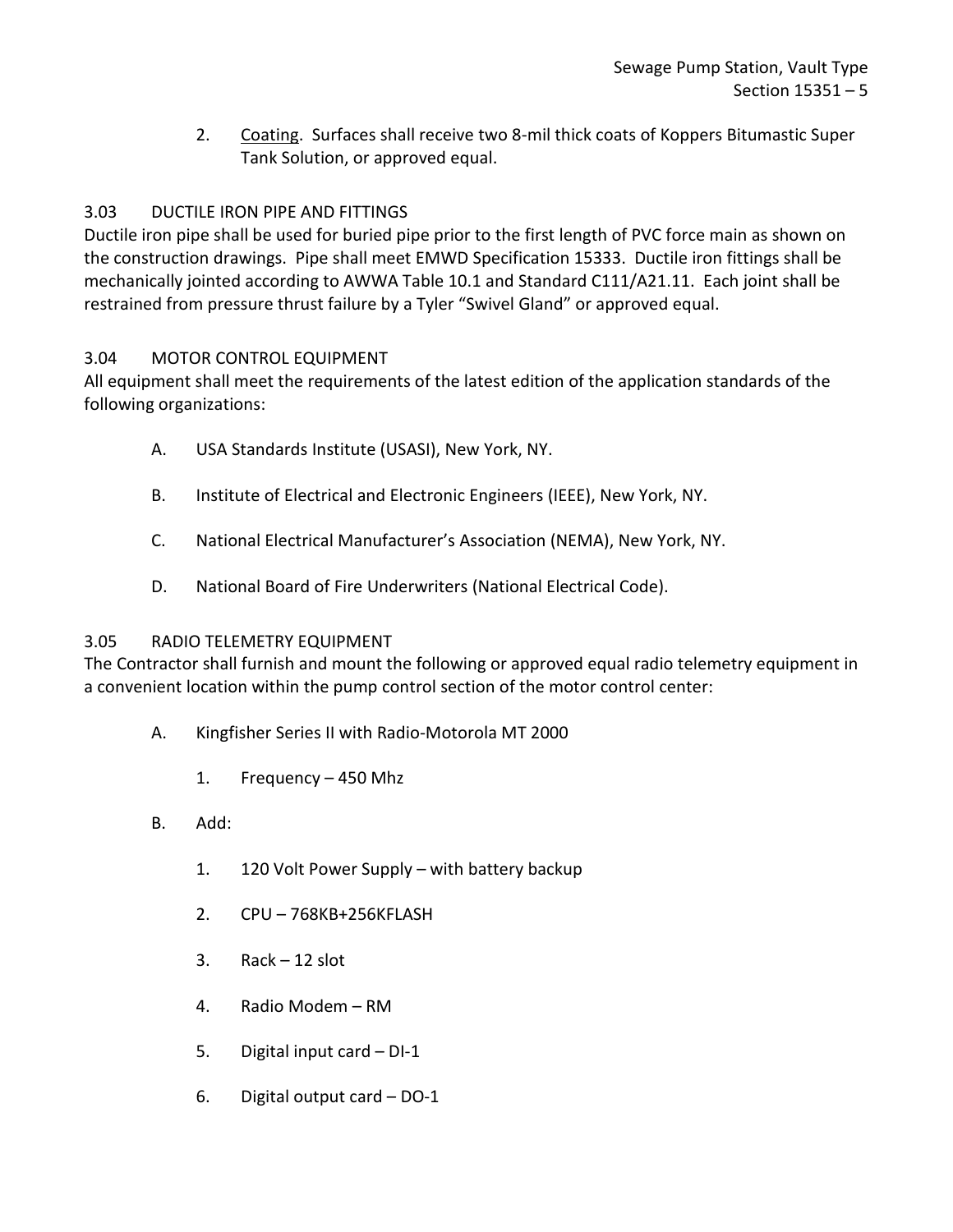- 7. Analog output card AO-1
- 8. Analog input card AI-1
- 9. Plus toolbox software
- 10. All items 1 through 9 to be in one separate enclosure. Nema 12 as one complete independent unit.
- C. Antenna PD6685-3 Celwave 10db YAGI
- D. Line Kit  $-\frac{1}{2}$  superflex foam cable with "N" male connectors
- E. RF Protection Poly phaser IS-B50LN-C2
- F. Provide terminal strips for incoming and outgoing wiring in the enclosure
- G. Contact District for wire assignments list

The installation shall include all materials, equipment and accessories not specifically mentioned or noted on the drawings, but which are necessary to make a complete working installation of the radio telemetry system.

Prior to manufacture, the Contractor shall verify available frequencies for the above equipment with the EMWD Electrical Department (Mr. Zeigler).

#### <span id="page-7-0"></span>3.06 ELECTRICAL WORK

- A. General. The Contractor shall furnish all labor, materials and transportation for the complete installation of all electrical conduit, wiring, motor control center and equipment, and all appurtenances as shown on the drawing and/or specified herein. The work shall include all electrical connections and wiring to all mechanical equipment to be installed by the Contractor. All material furnished shall be new and of the highest quality. The installation shall be complete, tested and ready for operation.
- B. Code Rules. All work shall be in accordance with the latest rules of the National Electrical Code, Electrical Safety Orders of the Department of Industrial Relations of the State of California, and any prevailing ordinances, rules, and regulations of the local governing bodies. Where drawings or specifications call for equipment and workmanship to be of better quality or higher standard than required by the above rules and regulations, then said drawings and specifications shall prevail. The Contractor shall obtain all permits and inspections and he shall pay all fees therefore. The Contractor shall deliver certificates of inspection to the Engineer.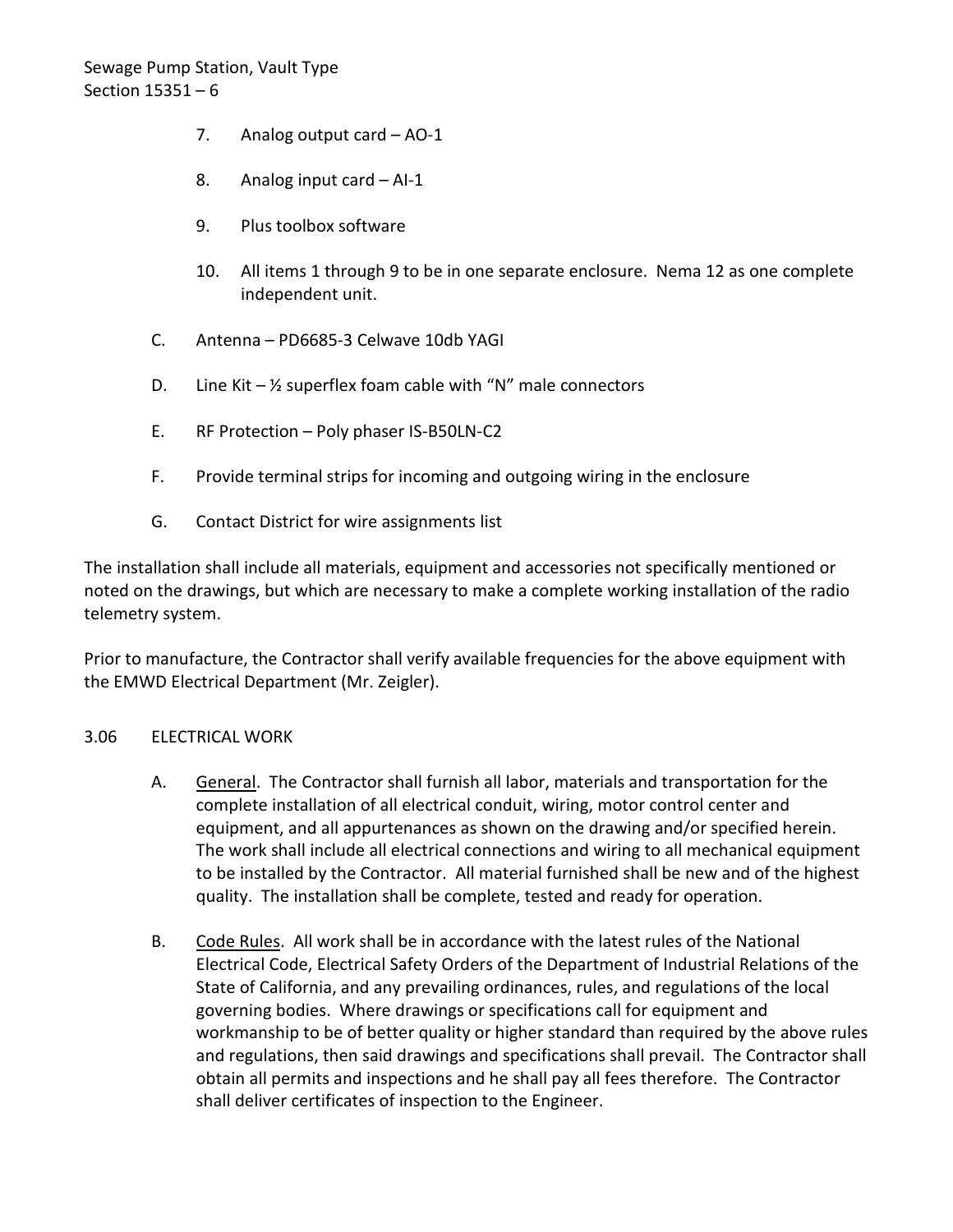C. Tests. The entire installation shall be free from improper grounds and from short circuits. After completion of wiring and energizing of services, the Contractor shall test all completed circuits and shall correct any defects that may exist.

# D. Conduit (Rigid)

- 1. All conduits shall be rigid steel pipe of new material and of standard manufacture, and shall meet all requirements of the National Electrical Code. Rigid steel pipe conduit shall be galvanized or sherardized with a lacquer or varnish on the inside and outside surfaces. All joints shall be screwed right and red-leaded.
- 2. All metallic conduit installed directly in the earth shall be made up with red-leaded joints, and joints shall be painted with asphalt compound unless joints are precoated with polyvinyl chloride.
- 3. Running threads shall not be used, and where some such device is necessary, Erickson couplings or approved equal shall be used. All conduits must be kept dry and free from water or debris with approved pipe plugs or caps during construction.
- 4. All exposed conduit shall be installed straight and true with reference to adjacent construction and shall be supported by means of approved standard pipe straps or bracelets.
- 5. All conduits entering outlet boxes, pull boxes or terminal cabinets shall be secured in place by means of two locknuts and one bushing shall be screwed over every conduit (in pull boxes, junction boxes, switch panels, etc.).
- 6. Before any wire is drawn into the conduits, all boxes and conduits shall be cleaned of obstruction and dirt. Any moisture contained in the conduit system shall be blown out.
- 7. All underground rigid conduits not shown encased in concrete or run in slab shall have a polyvinyl chloride coating as manufactured by Pittsburg Standard Conduit Company, Verona, Pennsylvania, or approved equal; or shall be prewrapped with a 20-mil adhesive polyvinyl chloride tape to a minimum thickness of 40 mils. Fittings and couplings shall first be primed then wrapped with polyvinyl chloride tape to a 400-mil thickness, in accordance with the manufacturer's instruction. If the contractor elects to install prewrapped conduit, a sample shall be submitted to the Engineer for approval prior to installation.
- 8. All conduit ends shall be capped by the use of conduit pennies and bushings until placed in service.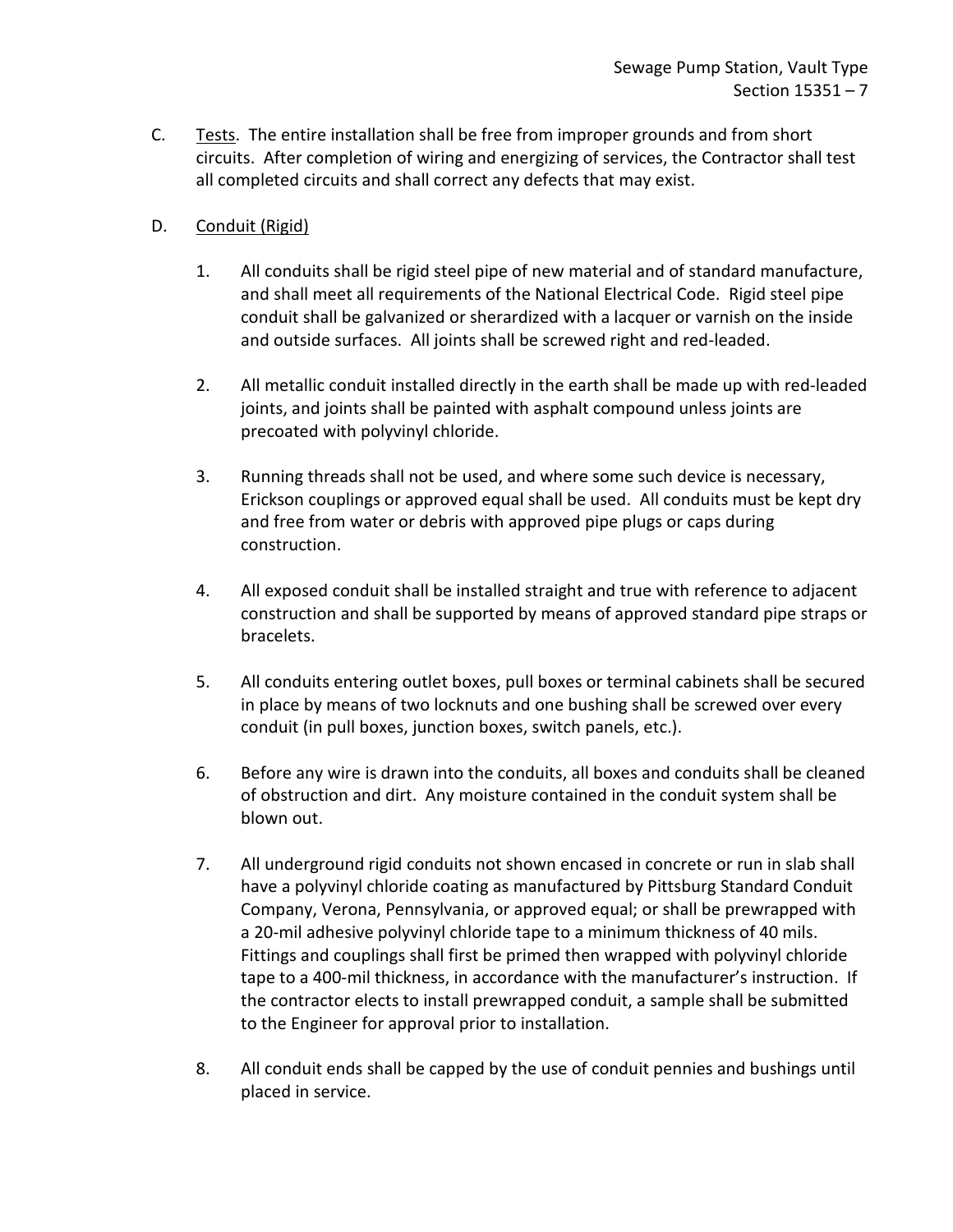9. Conduits stubbed up through slabs shall be placed exactly in accordance with equipment requirements and shall be located within a curb or equipment base pad.

# E. Conduit Fittings and Boxes

- 1. All conduit fittings shall be galvanized steel. Conduits shall be Crouse-Hinds, Appleton, or approved equal.
- 2. All pull boxes, junction boxes, outlet boxes, etc., shall be of galvanized steel unless otherwise noted on the drawings.
- 3. All outside junction boxes and conduits shall be sealed with a galvanized gasketed cover screwed tightly to the box.
- 4. All small boxes shall be packed with paper or other stuffing to prevent concrete or other foreign material from filling the boxes.
- 5. The size of pull boxes and junction boxes shall be as required for this installation unless otherwise shown.
- F. Wire. The Contractor shall furnish all wire and cable to make a complete installation of the electrical equipment as outlined herein and as shown.
- G. Grounding. All conduit systems and metal frames of all equipment shall be permanently and effectively grounded to a 3<sup>4</sup>-inch diameter, 8-foot long copper-clad ground rod by means of approved ground clamps in accordance with the Electrical Safety Orders of the Department of Industrial Relations of the State of California.
- H. Alarm Circuits. The Contractor shall install a drywell flooding alarm system which shall include a float switch placed 6 inches above the floor, the alarm circuit, and the alarm relay in the pump control section of the panel. A second alarm for "high wet well" conditions shall be activated by a second float switch. This wet well alarm shall be capable of causing two lift station pumps to operate simultaneously. Location of the float switches are shown on the contract drawings.

# <span id="page-9-0"></span>3.07 EQUIPMENT TESTING

The purpose of equipment testing is to demonstrate that the pump units meet the specified requirements.

A. Tests shall be performed on the actual assembled unit over the entire operating range on the certified performance curve. Prototype model tests will not be acceptable.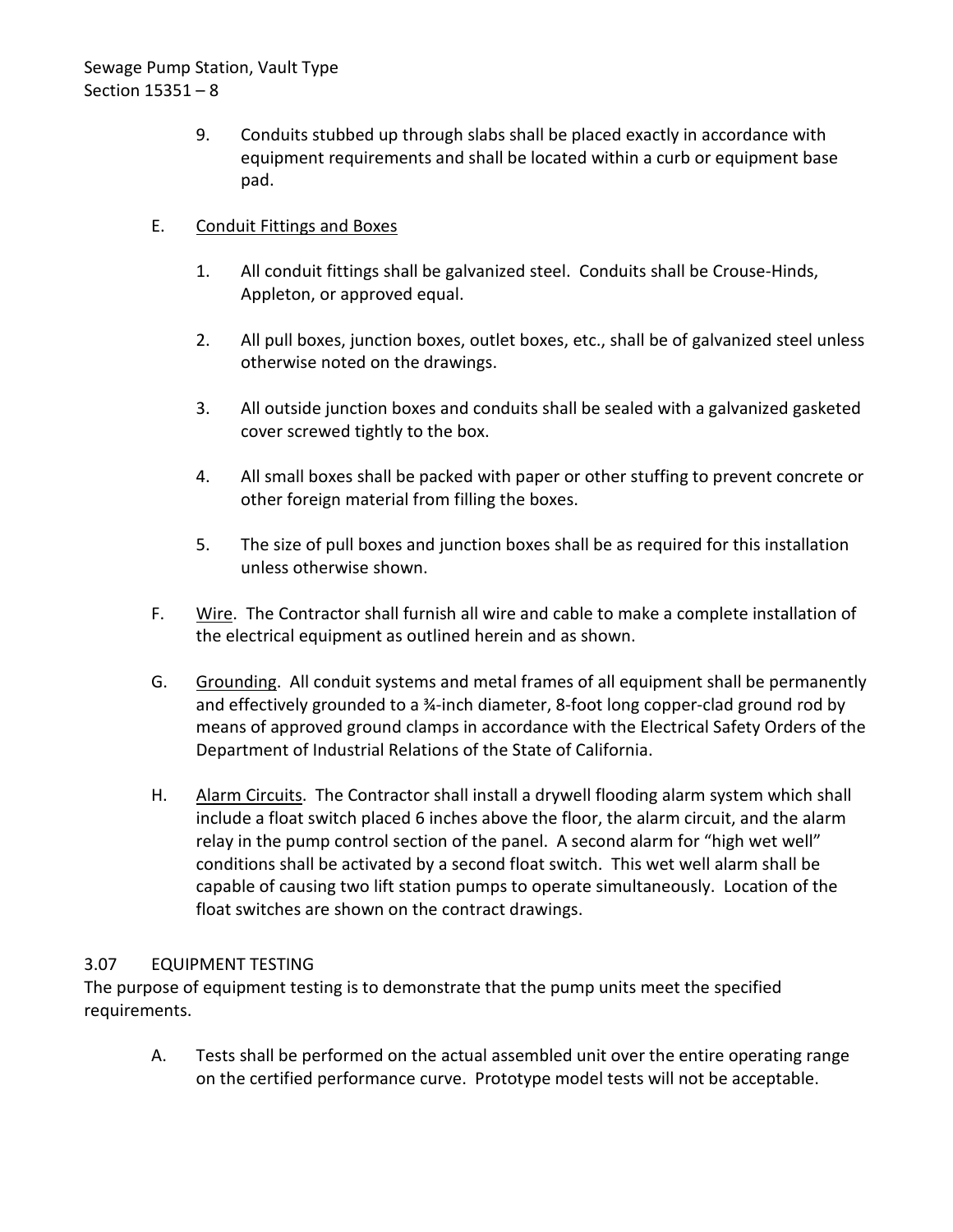- B. All pumps 10 to 50 horsepower shall be factory-tested in accordance with the above specifications. Pumps larger than 50 horsepower may be subject to a "factory witness test" attended by a District representative. The District shall be notified at least 2 weeks in advance such that a representative can witness the pump testing. Certified test results shall be submitted to the Engineer for approval prior to shipment.
- C. Pump curves shall reflect data secured during actual test runs and shall be signed by a responsible representative of the pump manufacture. Test reports and procedures shall conform to applicable requirements of the Hydraulic Institute Standards.

# <span id="page-10-0"></span>3.08 INSTALLATION

The Contractor shall install all pumping equipment in strict accordance with the manufacturer's instructions. Care shall be used in handling to avoid bumping, twisting, dropping, or otherwise damaging the equipment.

All pump manufacturers shall furnish the services of factory-trained personnel as required to examine the installation, supervise start-up of equipment installed, and repair the equipment at no additional expense to the District.

# <span id="page-10-1"></span>3.09 FIELD ACCEPTANCE TEST

The Contractor under this specification shall have full responsibility for the proper installation and performance of said pumping equipment, including furnishing the services of a pumping equipment Field Service Engineer to inspect equipment installation, and to adjust, if necessary, any portion of the pumping equipment required herein. The manufacturer's Field Service Engineer shall assist the District in the proper conduct of pumping unit field acceptance tests. The pump units shall perform in the field as shown on the certified pump curves furnished by the Contractor. Tests shall also demonstrate operation without cavitation, vibration, overheating of moving parts, and excessive noise. The Contractor and pump manufacturer shall make necessary corrections to achieve smooth pump operation. In the event the tests reveal noncompliance of the workmanship or equipment, the Contractor shall either make alterations as necessary or replace the pumps in order to meet the requirements of the specifications at no additional cost to the District.

# <span id="page-10-2"></span>3.10 CERTIFICATION OF INSTALLATION

The Contractor shall submit a letter to the District confirming that all pumping equipment was inspected, operation checked, and installation approved in writing by the respective pumping equipment supplier.

# <span id="page-10-3"></span>3.11 WARRANTY

All pumping equipment shall carry an extended warranty for a two year period from the date of acceptance. All warranties shall be turned into the District prior to project completion.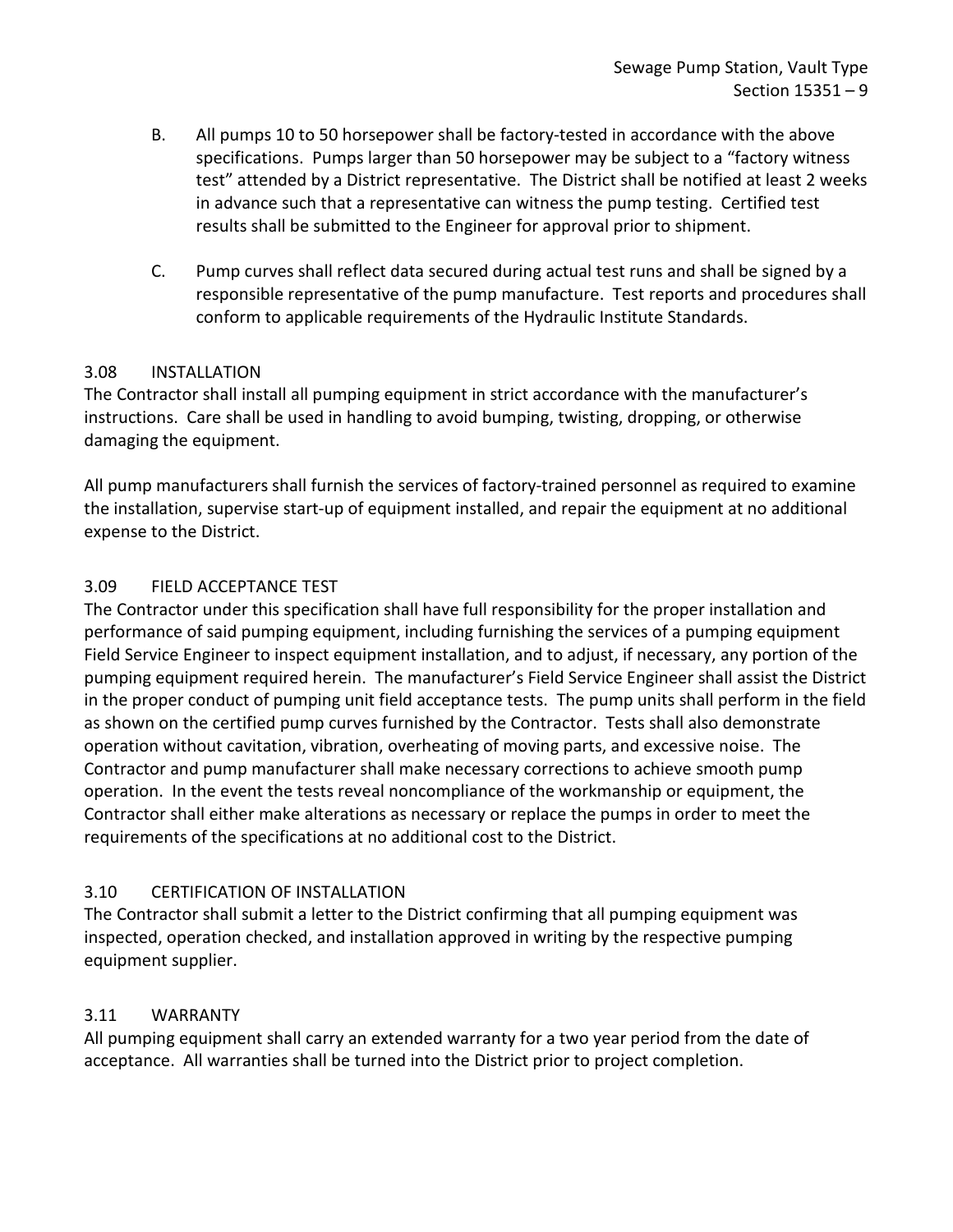# <span id="page-11-0"></span>3.12 MAINTENANCE BOND FOR PUMPING EQUIPMENT

The Contractor or his supplier shall provide a maintenance bond (see EMWD standard form C-14 or C-14.1) from a bonding company acceptable to the District equal to 100% of the pumping equipment value (including motors, pumps and pump assemblies) for a two (2) year term starting when the District has accepted the contracted work. Equipment and/or components failing within this period due to deficiency in design, workmanship or material shall be removed, replaced, and reinstalled at no cost to the District, and said replacement shall be guaranteed for two years continuous service. The maintenance bond shall be submitted to the District prior to the performance test of the pump(s).

# **START-UP**

The Contractor shall diligently pursue all aspects of the start-up process. Contractor must work closely with the inspector assigned to the project and provide written notification of the start-up date a minimum of five (5) working days prior to start-up date. EMWD Construction Administrator will schedule EMWD personnel upon notice from EMWD inspector. Failure of the Contractor to be properly prepared for all phases of the start-up will result in back charges for EMWD personnel. A minimum of four (4) hours with overhead factor will be deducted from the Contractors due payment. The start-up checklist is being provided herein to assist the Contractor in facilitating start-up.

The following is a checklist for sewage lift station start-up. The Inspector will notify the Construction Administrator who in turn will notify others to be in attendance.

# Engineering:

Inspector Project Engineer conducts the testing Principal Electrical Engineer Principal Mechanical Engineer Construction Administrator Consultant Engineer

# Operations:

Pump Testing Representative Control Technician Electrical Technician Area/Plant Manager

#### Contractor

Superintendent Pump Manufacturer Representative Electrical Contractor Control Systems Subcontractor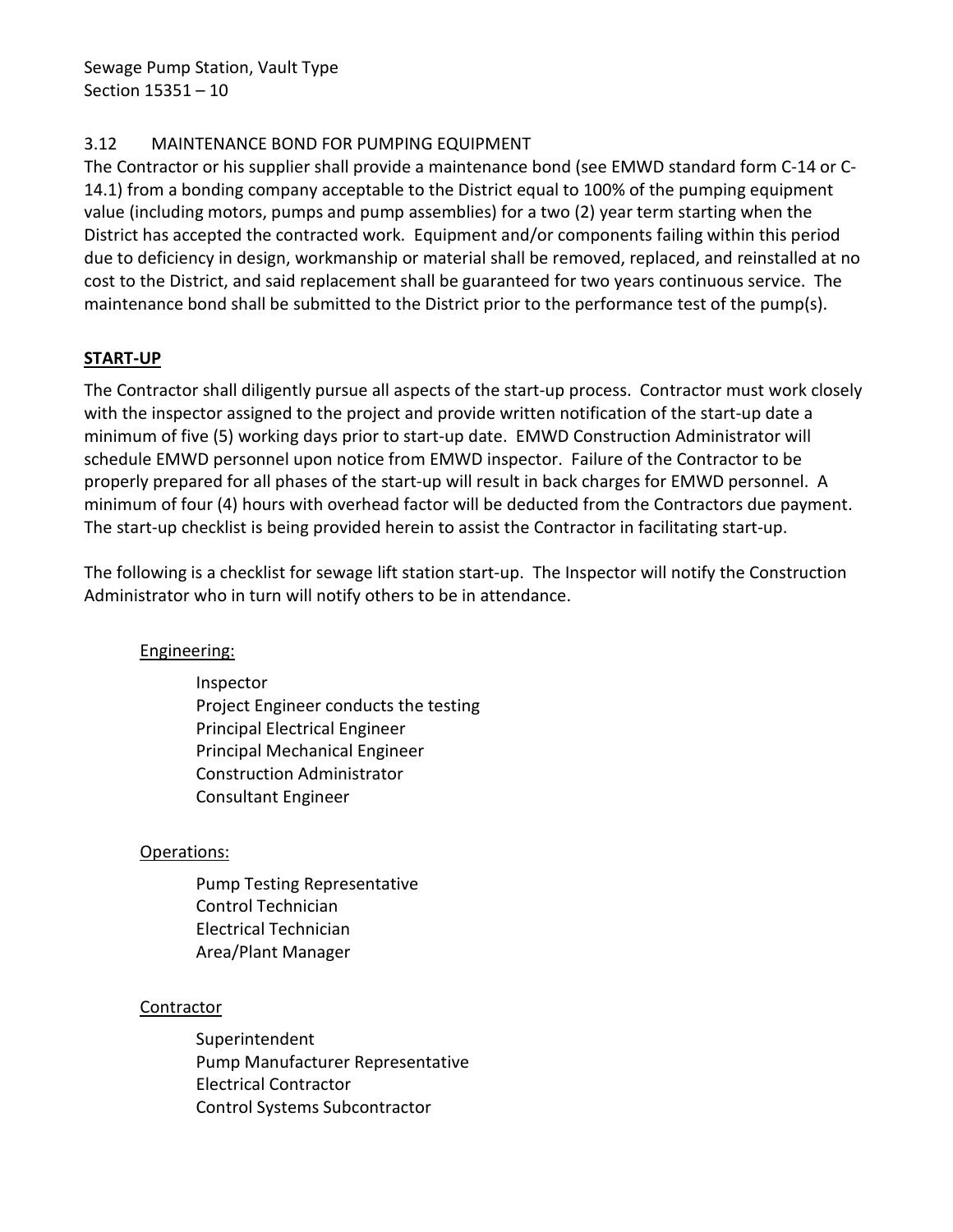## **CHECK-LIST**

- A. Power (see electrical start-up procedures)
- B. Source of Water/Sewage for Test
- C. Is Pump Representative Available
- D. Is Pressure Gauge & Tap Available (Suction & Discharge if applicable)
- E. Are Set of Prints for System Available
- F. Electrical Ladder Logic/Schematic Drawings (as-built)
- G. Electrical wiring diagrams (as-built)
- H. Are Pump Curves Available
- I. Have Pump Controls Been Set (use elevations of bottom of wet well)
- J. Are Hydraulic Calculations and Operational Parameters Available (starts per hour, detention time, etc.)
- K. Is Punch List Available and Are All Major Portions of the Mechanical System Operable.
- L. Is Telemetry Complete and Operable
- M. Is Generator Fueled and Operable
- N. Are Results of Generator Load Test Available
- O. Have All Plugs an Bulkheads in Associated Sewer Been Located and Plans Made for Their Removal
- P. Are All Equipment Submittals Available

#### **TEST PROCEDURES**

- A. Pump Controls/Telemetry
	- 1. Fill wet well to lead pump start elevation observe pump start
	- 2. Fill to LAG pump start elevation observe pump start
	- 3. Fill until high wet well level is reached check for alarm
	- 4. Turn on pumps, allow system to pump down record low level shut off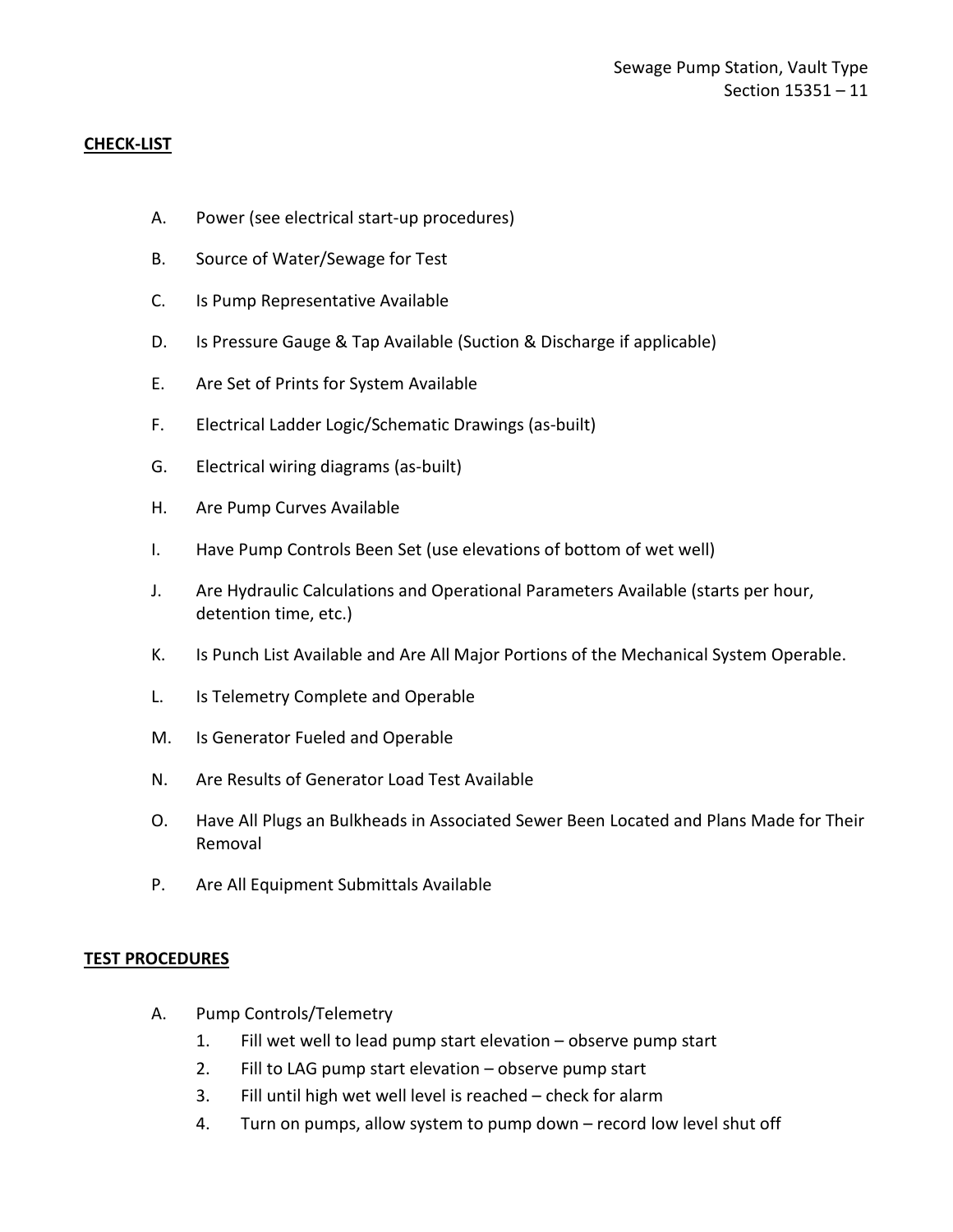- B. System Hydraulics
	- 1. Install pressure gauge on discharge and suction piping
	- 2. Calculate wet well operating volume (start/stop lead pump) in gallons
	- 3. Time draw down in seconds for each pump in lead position, record discharge pressure & NPSH
	- 4. Plot pump performance on system curve for permanent record (minimum of 3 points) plus shut off head
- C. Appurtenance Check
	- 1. Locate and demonstrate operability of all valves
	- 2. Simulate power failure with pumps running to demonstrate check valve adjustment
	- 3. Demonstrate sump pump function (if applicable)
	- 4. Use rotameter to establish seal water flow (if present), record
	- 5. Bleed pressure to start air compressor, observe repressurization
	- 6. Record hour meter function
	- 7. Check mag meter accuracy
- D. Generator Check (if present)
	- 1. Simulate power failure, record generator start up time and performance (temperature, oil pressure, amperage, frequency), verify "line fail" alarm at headquarters
	- 2. Perform other tests as required by District Electrical and Gas Engine personnel
- E. Electrical Start-up Procedures
	- 1. Prior to startup the electrical system is checked by electrical engineer when requested by Inspection. The electrical service is green tagged if meets code and specifications.
	- 2. If a pre-startup is requested, the project engineer, electrical engineer, inspector and contractor's reps, in come cases, are present and a mock test is performed to verify everything is working as a system plus the controls/logic and radio are set up and functioning correctly. In this manner bugs can be taken care of prior to the official startup.
	- 3. When the official startup is called, electrical engineer, inspector, project engineer, electrical control technician, operations pump test crew and operations manager of the area are present along with the contractor's electrical, mechanical and in some cases the electrical control contractor, pump reps, vfd reps are present.
	- 4. The inspector is in charge of the startup and directs the testing procedures as to what he wants to see and what parameters need to be met system wise.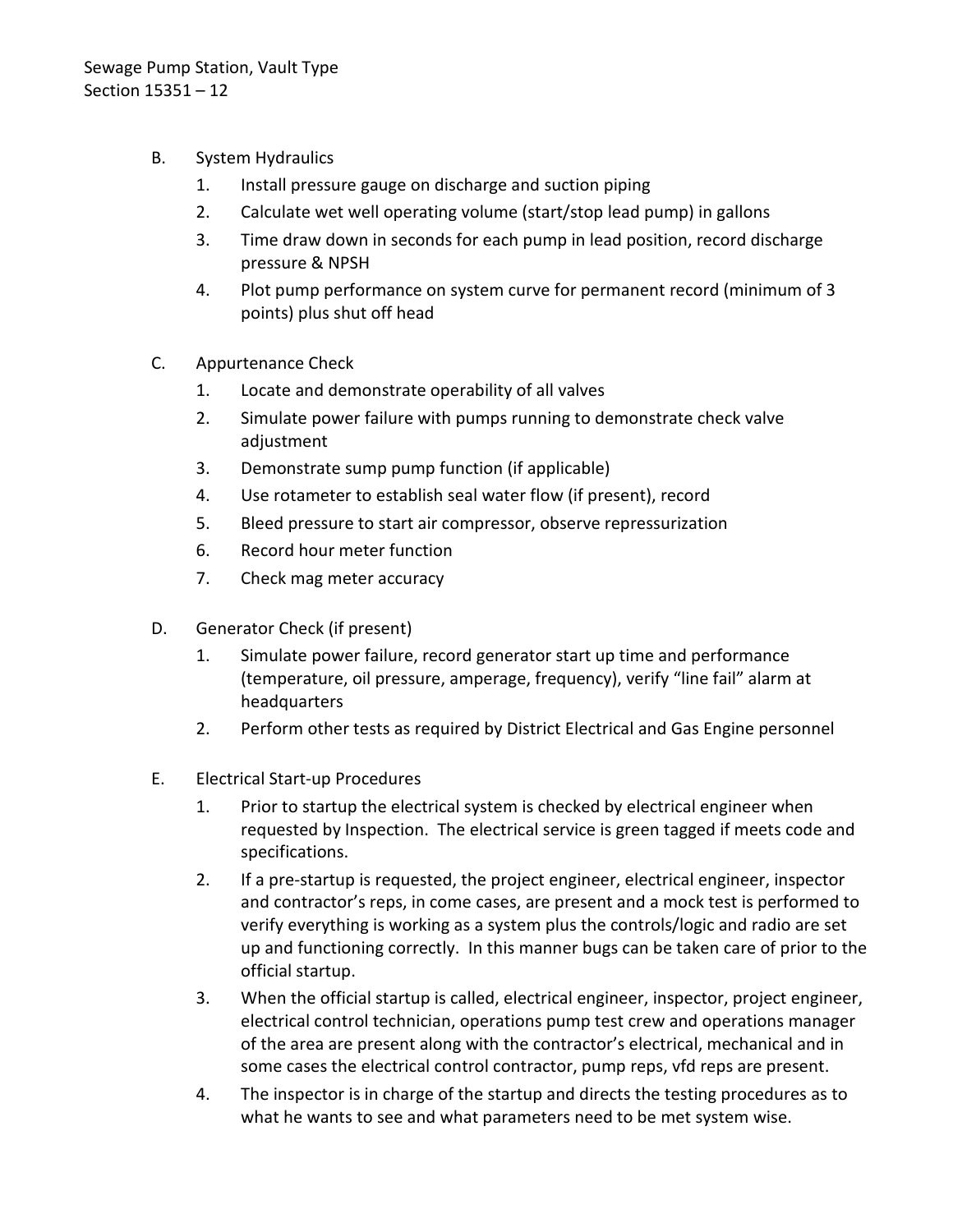- 5. The EMWD support people are there to verify final control operations, pump efficiencies, help with recording electrical and system data. Also, any major EMWD systems that need to be opened or closed are done by EMWD staff.
- 6. All electrical controls for PLC's and radio operation are looked at with reference to fail alarms, high/low pressure alarms, ground fault relays, pilot light indications for motor stop running and other indications for proper sequence of operation. The radio inputs and outputs are verified, the motor amperages and voltages are read to ensure the nameplate data is met.
- 7. Wet well float levels, system pressures, flows, limits are confirmed.
- 8. VFD's and starters are examined to ensure they are adjusted and have the correct parameters for operation by factory reps. contractor and EMWD.
- 9. If buildings are involved, lighting, receptacles, panel boards and other electrical devices are perused to find any discrepancies and noted.
- 10. Chlorination systems, scrubbers, cranes and switchboards are also viewed to ensure they are what we specified and meet code. We are concerned with ensuring installations haven't any electrical code violations.

| <u>TEST RESULTS</u> |                                                                   |
|---------------------|-------------------------------------------------------------------|
| Α.<br><b>B.</b>     | Address (Use electric meter address - list nearest cross street): |
|                     |                                                                   |
|                     |                                                                   |
|                     |                                                                   |
| C.                  |                                                                   |
| D.                  |                                                                   |
| E.                  |                                                                   |
| F.                  |                                                                   |
| G.                  | Attachments (check if present):                                   |
|                     | Construction Drawings                                             |
|                     | Electrical Drawings                                               |
|                     | System Hydraulic Calculations                                     |
|                     | <b>Example 1</b> Pump Curves                                      |
|                     | All Equipment Submittals                                          |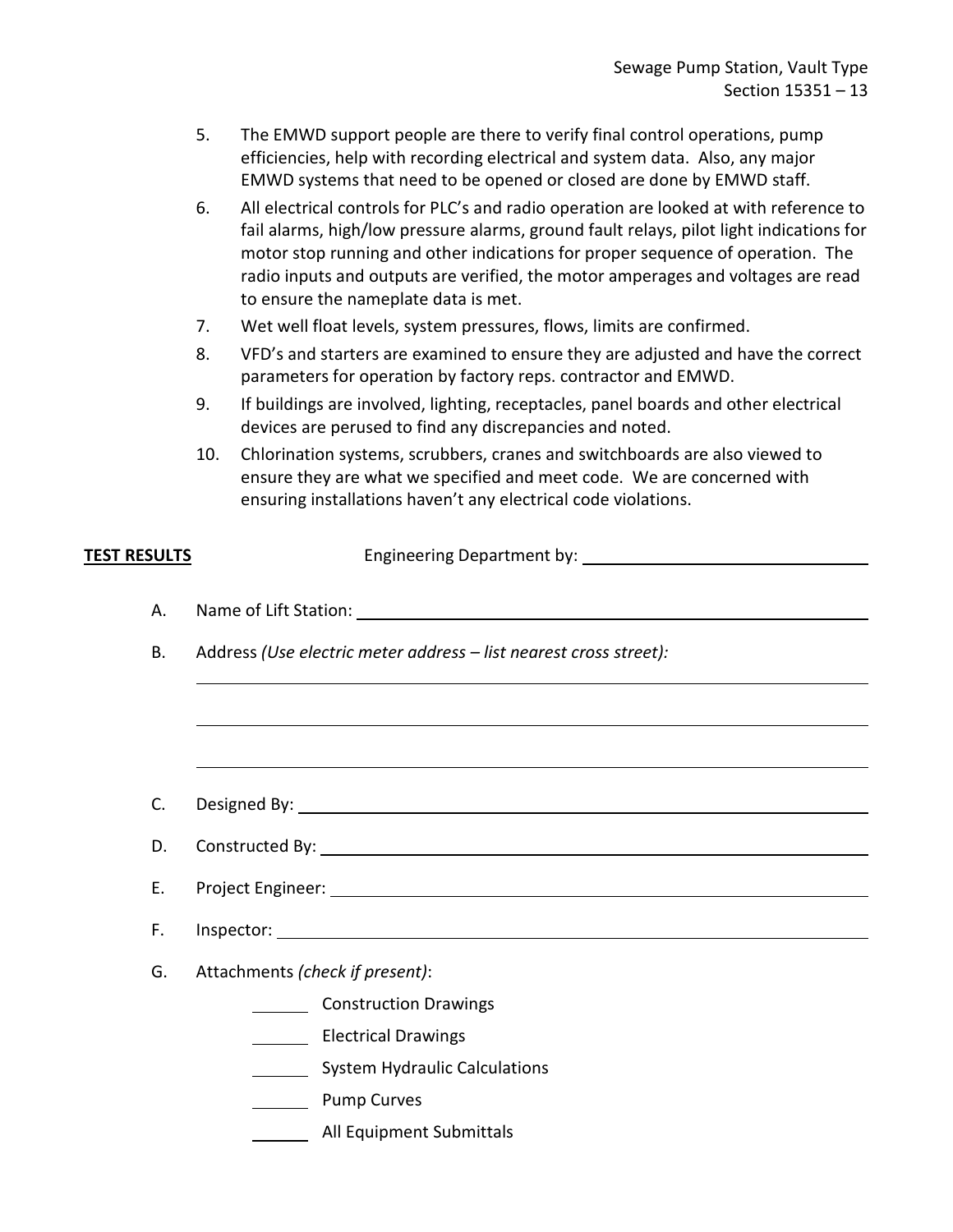# Sewage Pump Station, Vault Type Section 15351 – 14

# **SYSTEM TESTS**

| А. | <b>Pump Control and Telemetry</b> |        |
|----|-----------------------------------|--------|
|    | Lead Pump Start Elevation         | inches |
|    | Lag Pump Start Elevation          |        |
|    | High Wet Well Level Alarm         |        |
|    | <b>Pump Shut-Off Elevation</b>    |        |
|    | <b>COMMENTS:</b>                  |        |

B. System Hydraulics and Equipment Operating Span (inches between lead start/stop) Operating Volume (gallons)

|        | <b>Drawdown Time</b><br>(Seconds) | <b>Discharge Pressure</b><br>(PSIG) | Amperage | <b>Calculated</b><br><b>GPM</b> |
|--------|-----------------------------------|-------------------------------------|----------|---------------------------------|
| Pump#1 |                                   |                                     |          |                                 |
| Pump#2 |                                   |                                     |          |                                 |
| Pump#3 |                                   |                                     |          |                                 |

| <b>Motor Data</b>       | #1 | #2<br>(If Different) | #3<br>(If Different) |
|-------------------------|----|----------------------|----------------------|
| <b>Make</b>             |    |                      |                      |
| Model                   |    |                      |                      |
| <b>Serial Number</b>    |    |                      |                      |
| <b>Type</b>             |    |                      |                      |
| Frame                   |    |                      |                      |
| <b>H.P.</b>             |    |                      |                      |
| <b>RPM</b>              |    |                      |                      |
| <b>Motor Efficiency</b> |    |                      |                      |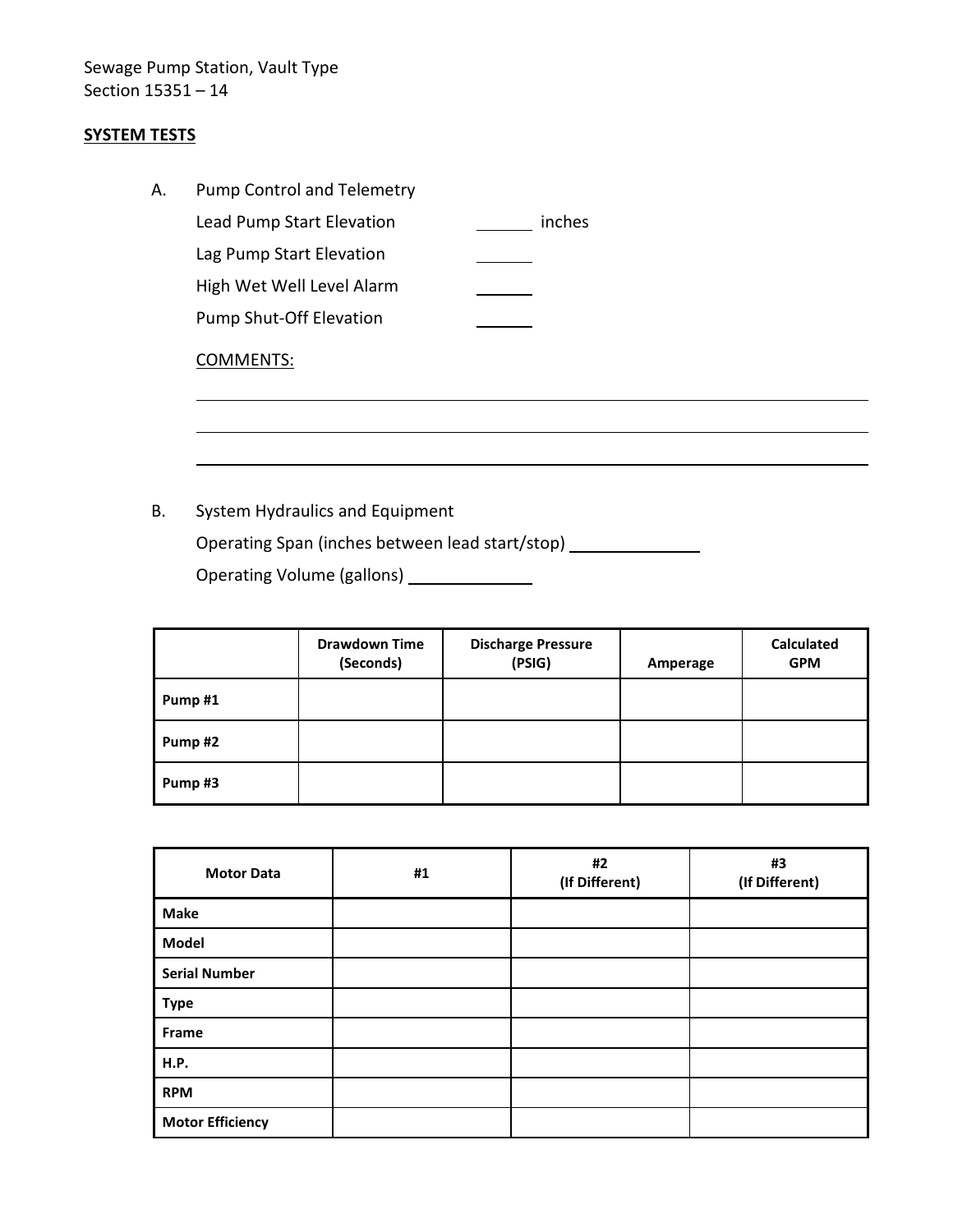| <b>Pump Data</b>                    | #1 | #2<br>(If Different) | #3<br>(If Different) |
|-------------------------------------|----|----------------------|----------------------|
| <b>Make</b>                         |    |                      |                      |
| <b>Model</b>                        |    |                      |                      |
| <b>Serial Number</b>                |    |                      |                      |
| <b>Type</b>                         |    |                      |                      |
| <b>RPM</b>                          |    |                      |                      |
| Rated Head (ft.)                    |    |                      |                      |
| <b>Rated GPM</b>                    |    |                      |                      |
| <b>NPSH (Running)</b>               |    |                      |                      |
| <b>Impeller Size</b><br>(installed) |    |                      |                      |
| <b>Impellor Size</b><br>(max.)      |    |                      |                      |
| <b>Pump Efficiency</b>              |    |                      |                      |
| <b>Overall Efficiency</b>           |    |                      |                      |

- C. Appurtenance Check
	- 1. Valve Function:
	- 2. Check Valve Adjustment:
	- 3. Sump Pump Function:
	- 4. Seal Water Flow (GPM):
	- 5. Compressor Function:
	- 6. Hour Meter Function:
	- 7. Mag-Meter:
	- 8. Ventilation Function:
	- 9. Odor Control Equipment:
	- 10. Potable Water (RP Device):
	- 11. Lighting:
	- 12. Plans Made to Change to District Locks:
	- 13. Have District-keys Padlock for MCC: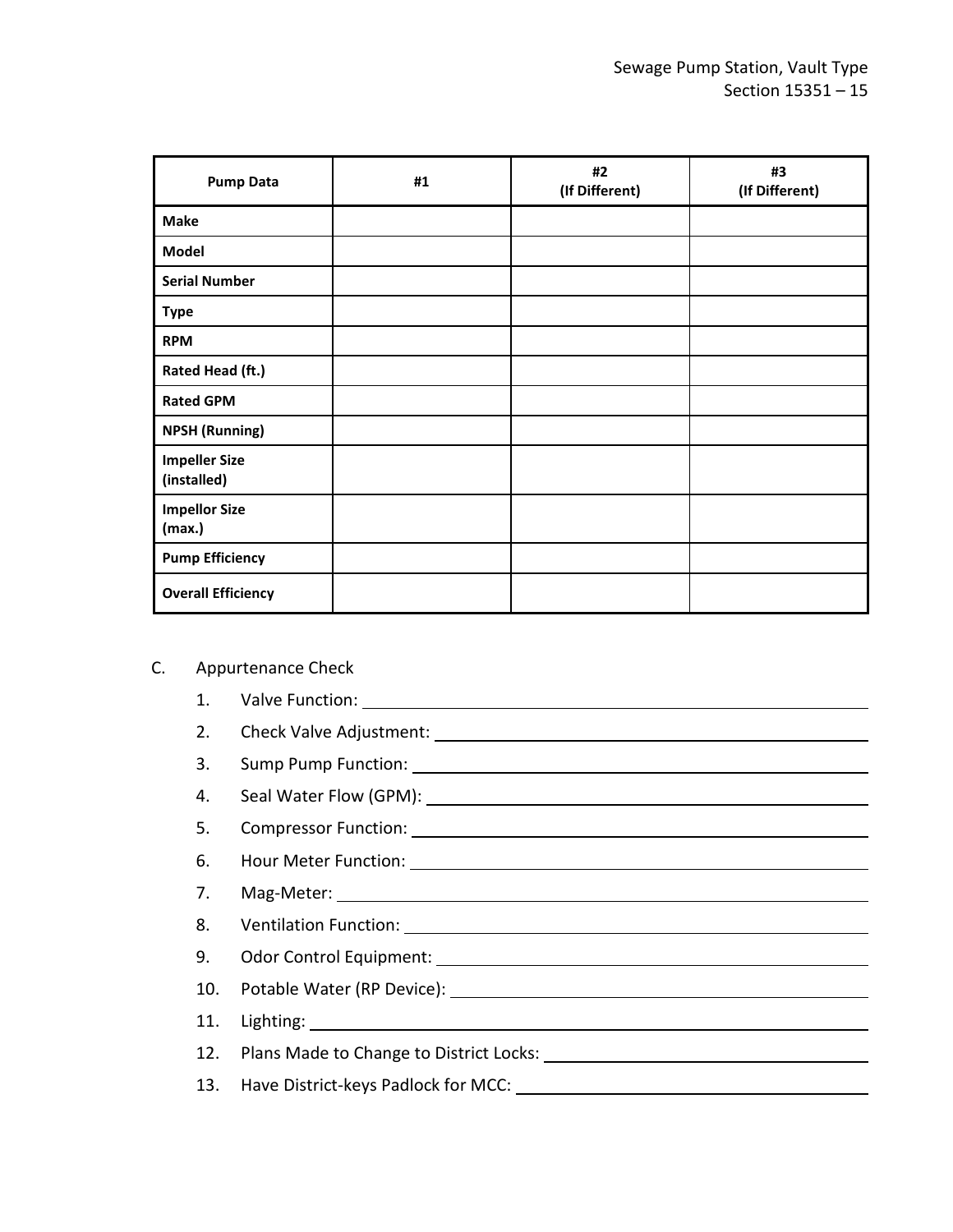# COMMENTS: D. Generator/Electrical Perform tests as instructed by District Gas Engine and Electrical Personnel

Electrical Test Procedures for Main Switch, Motor Control Center and Control Panel:

- 1. Items to be tested:
	- a) Circuit Breakers
	- b) Control Logic for Each Unit
	- c) Motors
	- d) Radio and Telemetry
	- e) Pressure Transmitters and Set Point Controller
	- f) Flowmeters
	- g) Flow Recorders

The devices shall be in proper working order and all work necessary for their safe operation shall be complete. If for any reason a unit device fails any step of the checkout, all test activities may be terminated until corrections are made. Any delays incurred from repairs and retesting shall be at the contractor's expense.

- 2. Recommended Test Apparatus:
	- a) Current Drawings of the Equipment/System
	- b) Ammeter
	- c) Voltmeter
	- d) Circuit Breaker Tester
	- e) Megger
	- f) Ground Tester
	- g) Ohmmeter
	- h) Point to Point Check-Out Device (Light, Ohmmeter or Buzzer)
	- i) Phase Rotation Meter
	- j) 4-20 ma Source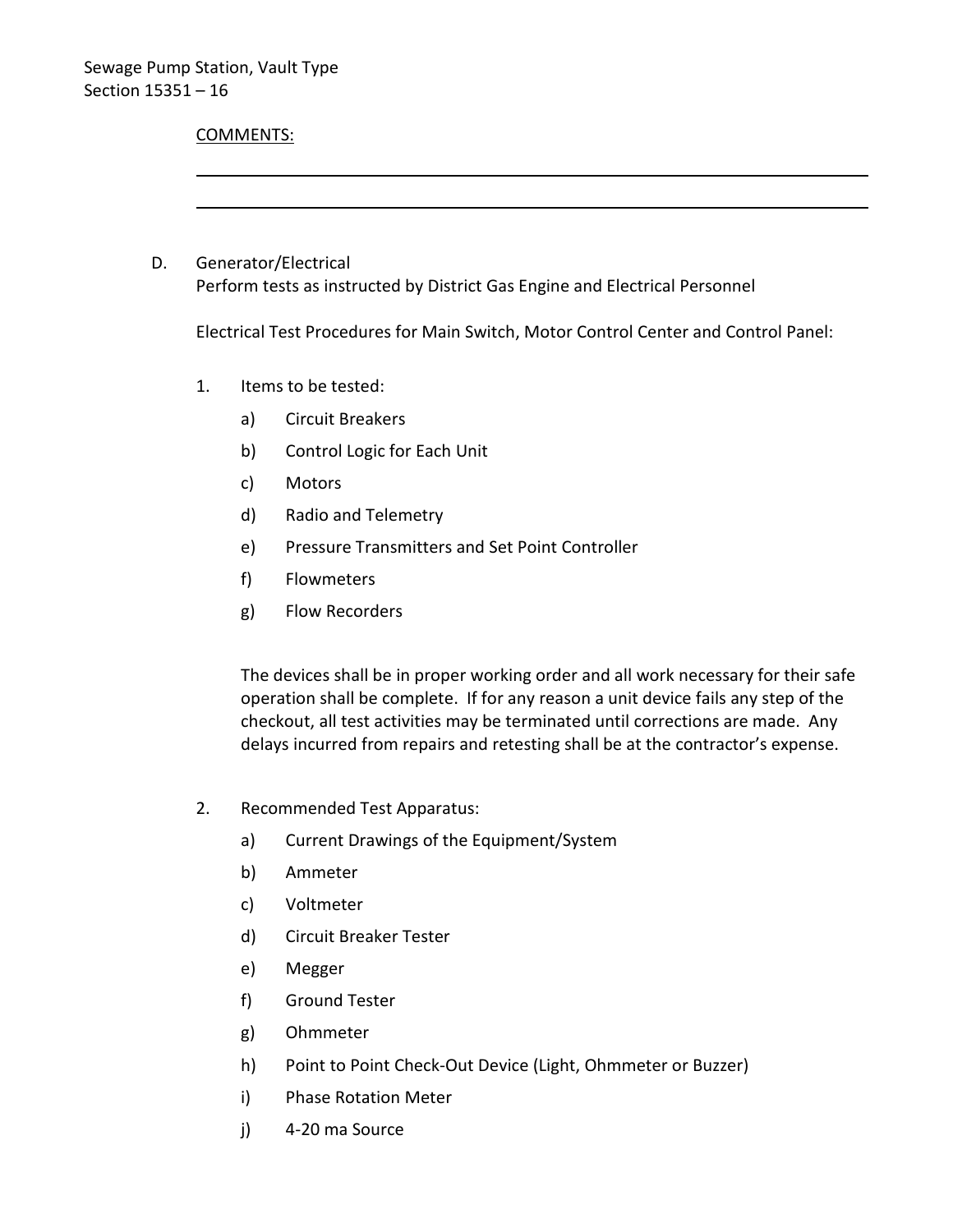## 3. Test Procedure

All of the components shall be tested and/or calibrated to ensure they comply with the specifications and the drawing requirements. The results of the tests, where applicable, shall be recorded on test data sheets provided herein.

## Test Log and Data Records

Data sheets shall be provided to record checkout progress. After completion of each test, sign and date each item on the sheet as required. If any item has a deficiency and requires repair or retesting, check it off in the deficiency box and add it to the deficiency list.

The following basic tests are required to be performed:

- a) Functional Testing Control Logic
- b) Low Voltage Insulation Resistance Testing (Motors, Feeder, Wiring)
- c) Overload Device Test (Circuit Breakers, Starters)

#### **FUNCTIONAL TESTING**

This procedure is provided to assist field personnel in the drawing versus wiring checkout for systems. The checkout should be implemented in the order indicated below.

A. Drawing Checkout

Verify a drawing is correct by performing the following:

- 1. Ensure all the devices shown are in the correct location
- 2. Ensure labels on the wires match drawing
- 3. Verify the terminal block wiring is designated correctly
- 4. Verify all device nameplates are correct and they agree with bills of materials and the drawings/submittal data
- B. Point-To-Point Checkout

The objective of a point to point wiring check is to verify the actual wiring and terminal identification is in agreement with wiring and schematic diagrams.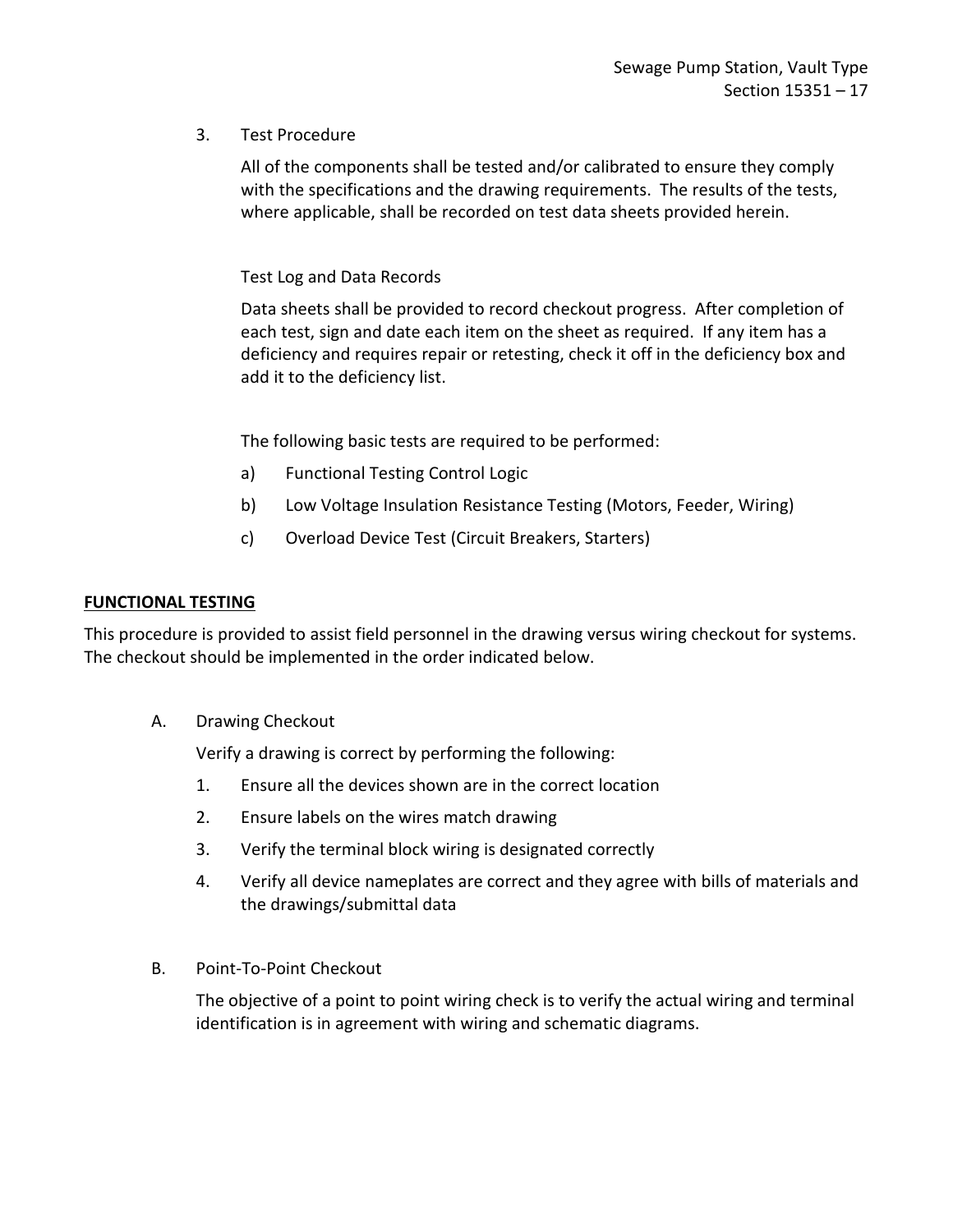*The following procedure for the point to point checkout shall be closely adhered to if it is to be effective:*

- 1. Compare the number of wires on each device/block with that shown on the wiring/schematic diagram.
- 2. Ring out each wire to assure continuity to each device and no shorts, grounds or opens exist. Lift wires, operate relay contacts, etc., as necessary so each wire is isolated to check continuity.

When discrepancies are found, it will be necessary to study the wiring and schematic diagrams to determine how the wiring must be modified to make the circuit operate. If a circuit modification is necessary and the wiring is simple to change, work with the inspector and contractor to correct it, and as-built the drawing.

*When making changes to the drawings, use the color red for additions and the color green for deletions.*

C. Objective

The objective of functional testing is to verify the circuit functions as it is depicted on the schematic diagram. Testing is to be done after the point-to-point checkout has been completed.

Prior to energizing the circuitry, re-attach lifted wires and clear any shorts or grounds.

Each pump control is to be tested by operating each device and observing the results. It may be necessary to measure voltage across the contact or at a point in the circuit to determine proper operation. In cases where it is not feasible to operate an actual device, it shall be permissible to jumper the contact at a point closest to the device. As each device is checked and found operable the appropriate lines on the schematic shall be yellowed out. Any discrepancies shall be resolved and documented immediately.

D. Summary

Functional testing is complete when all discrepancies have been resolved and all circuits checked and the system is ready for service.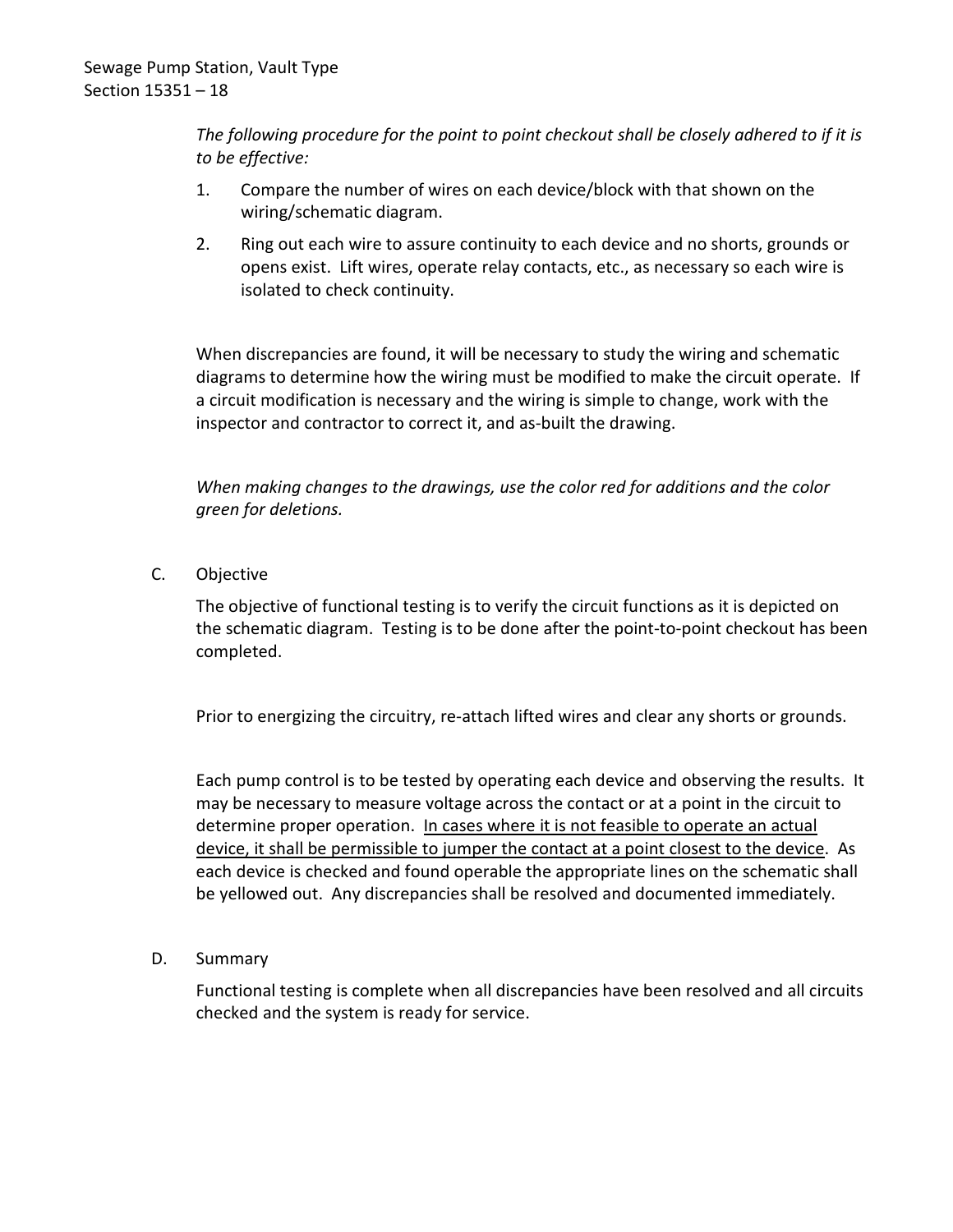#### **LOW VOLTAGE INSULATION RESISTANCE TESTING (Megger Test)**

The low voltage insulation resistance test is a *non-destructive test* which shall be performed on each item of electrical equipment indicated by the next section. The purpose is to evaluate the condition of the insulation from the standpoint of damage, contamination or deterioration experienced in shipment, installation or prolonged operation of the device. This procedure shall apply to electrical equipment with voltages up to 600 volts AC.

A. Items to be Tested

The equipment subjected to low voltage insulation resistance testing is as follows:

- 1. Transformers
- 2. AC Panels
- 3. Motors
- 4. Feeders
- 5. Motor Control Centers
- 6. Ground System (OHMS to ground)

Generally, equipment containing electronic sub-assemblies such as signal conditioners, set point controllers, timing circuits and metering circuits shall be tested with these items isolated from the test voltage source.

B. Safety Considerations:

Prior to commencing with the test, de-energize all circuits necessary to safely perform the test. Use a meter to verify that all circuits are de-energized. Use insulating tape to wrap exposed ends of cables or other devices which may present an outside shock hazard to personnel. Use Tag out procedures for any necessary devices.

Use ground jumpers wherever possible to prevent buildup of capacitive charges during test preparations and at the end of test to drain off charges to motors, etc.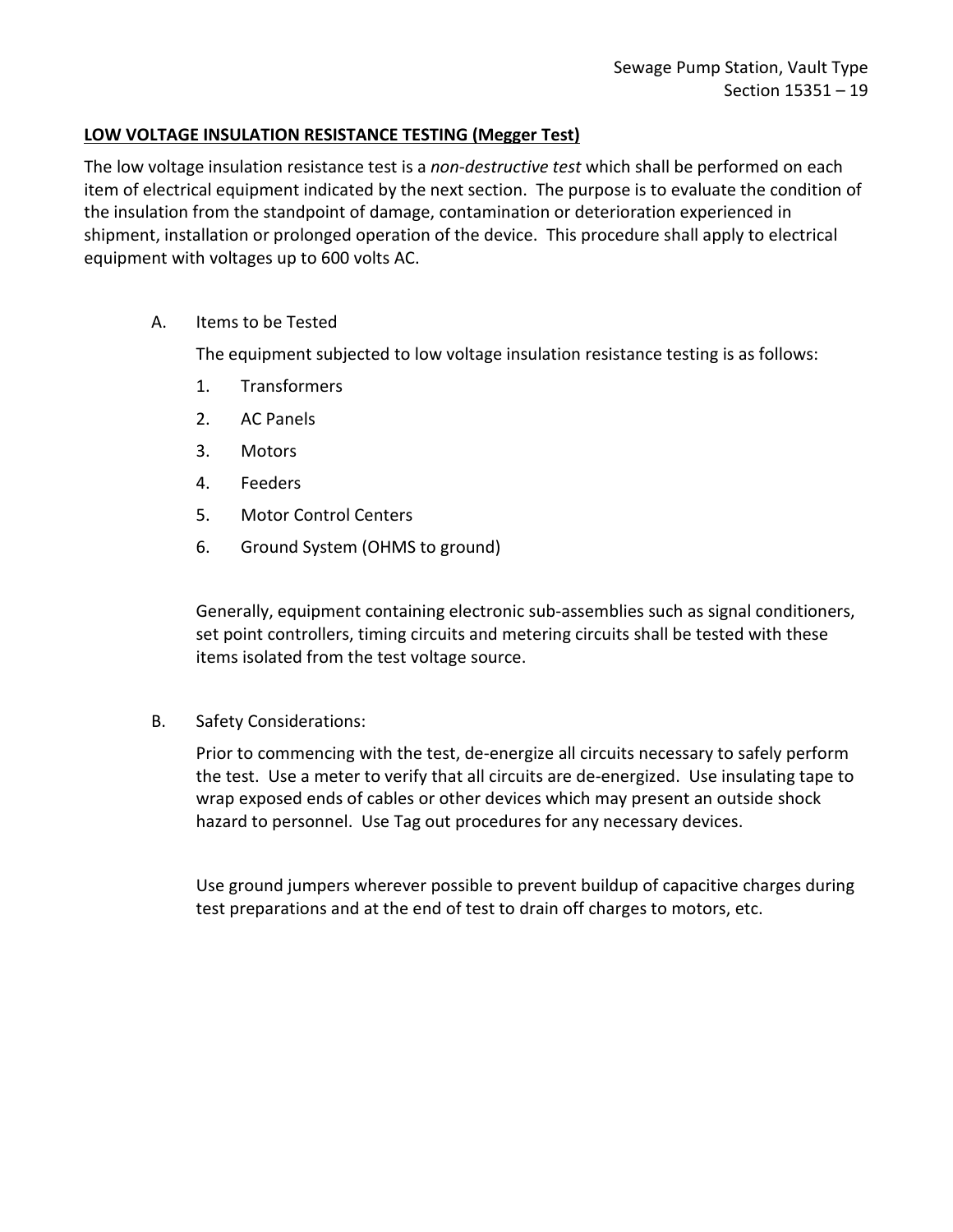# Sewage Pump Station, Vault Type Section 15351 – 20

## C. Test Procedure

## Preliminary Instructions

Remove circuits from service and use a voltmeter between terminals and ground for voltage. Inspect all test setups to determine the range of the test activity and to verify there are no parallel circuits paths. (Measured resistance values can be drastically affected by the presence of peripheral cables and devices.) Use the guard feature of the megger, if available to maximize the accuracy of the test by reducing surface leakage currents from uninvolved circuit elements.

#### Procedure

Conduct the low voltage insulation resistance test as follows:

- 1. Disconnect and isolate the equipment to be tested.
- 2. Verify terminal voltages are at zero.
- 3. Verify proper operation and setup of test equipment.
- 4. Connect the megger to the circuit to be tested.
- 5. Remove grounding jumpers from the circuit under test.
- 6. Set test voltage to a value above the rating of the equipment under test. (Use 500 volt for ratings up to 240 volts AC and 1000 volts for ratings above 240 volts AC.)
- 7. Apply the test voltage and wait for the resistance reading to stabilize. (Reading should be steady at 1 megohm + as a minimum after 1 minute. If not, check for loose connections, arcing, moisture, etc.)
- 8. Read and a record insulation resistance data using the attached *Insulation Test Results Data Sheet*
- 9. Before disconnecting the test apparatus, wait 1 minute after de-energizing the test voltage. This allows any charge buildup in the test circuit to dissipate.
- 10. Verify zero voltage at the test terminals.
- 11. Disconnect the test set and jumpers.
- 12. Perform tests on additional circuits or equipment, as necessary.

At the end of the test, restore the circuit(s) or devices to pretest condition.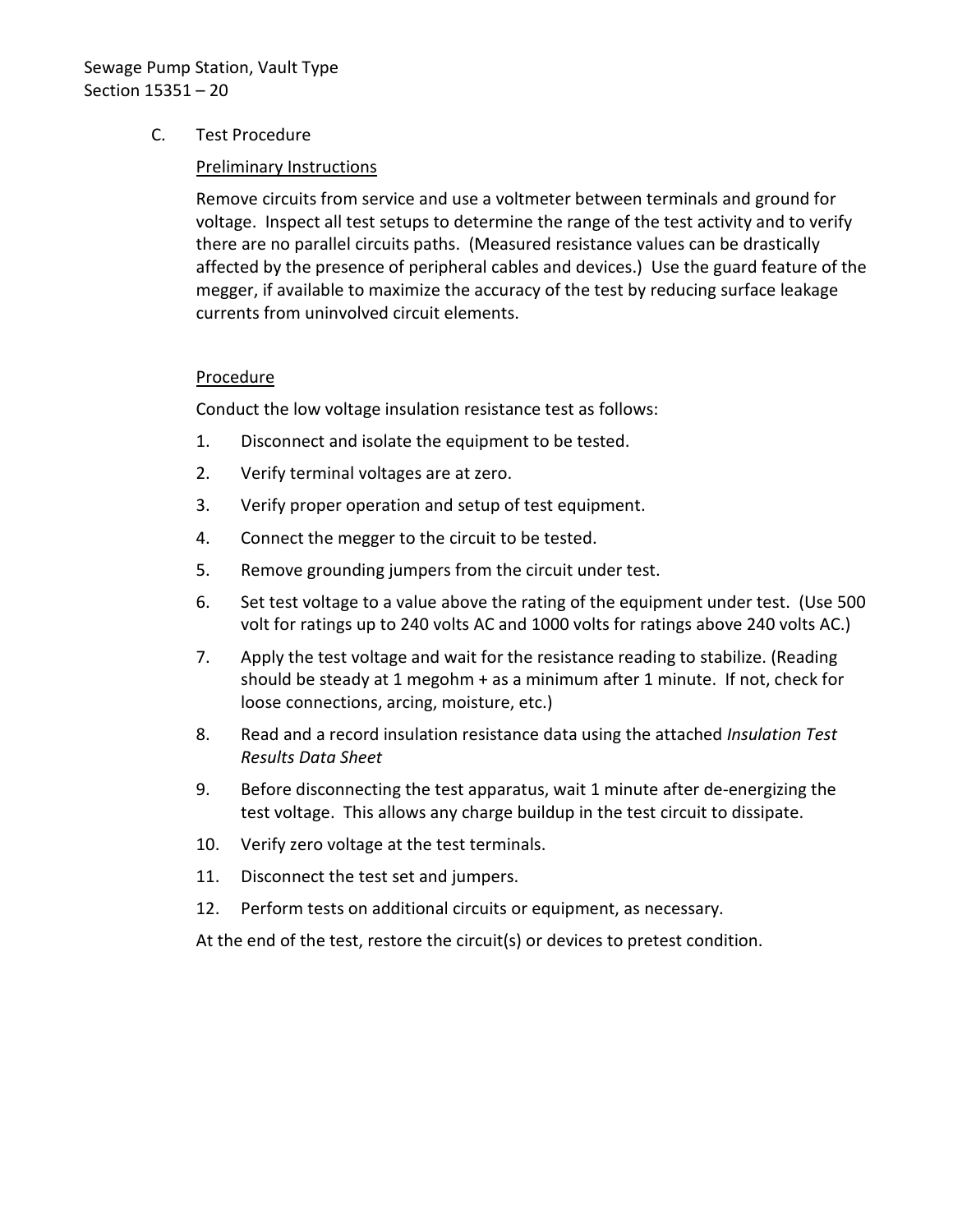## **RADIO/TELEMETRY**

The radio/telemetry system shall be checked to verify the radio is functional and will transmit back to the EMWD central control with all the status and alarms points wired as indicated on the drawings.

- A. Items to be Tested
	- 1. Interrogate I/O for status and alarm signals
	- 2. Verify connections from pressure transmitters, flow recorders, flow meters and set point controller
	- 3. Antenna connections to be verified, antenna orientation
	- 4. Verify continuity of telemetry cable
- B. Equipment Needed
	- 1. Multimeter
	- 2. Interrogator test set connect to a remote radio (District supplied)
	- 3. Wattmeter (for antenna)
	- 4. Biddle Radar Test Set (District supplied)
- C. Test Procedure
	- 1. Verify all analog/digital signal conductors are terminated, to the individual I/O points as indicated by the drawings.
	- 2. Address radio.